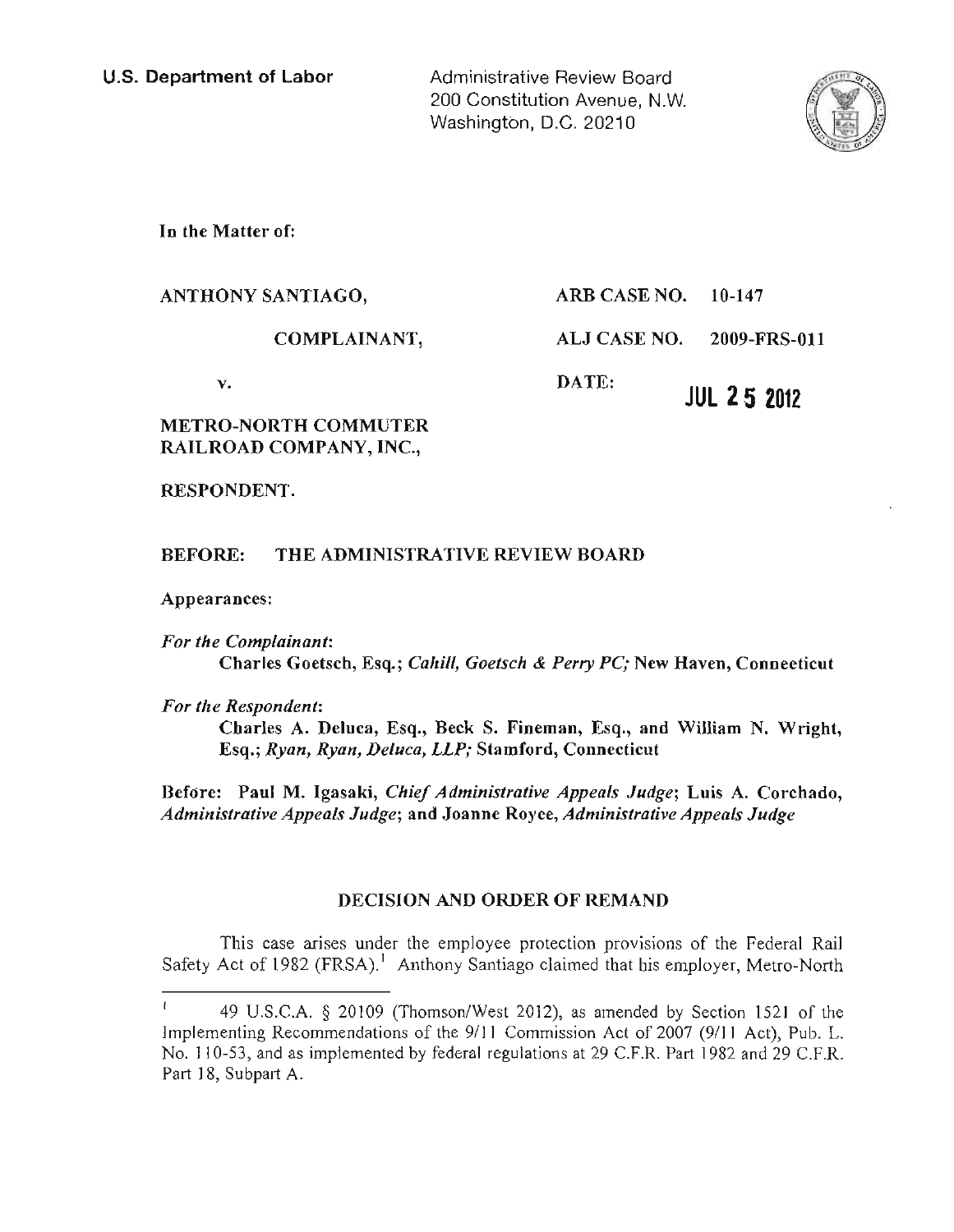Commuter Railroad Company, Inc., (Metro-North) violated the FRSA when it reclassified his back injury as non-occupational and ceased paying for medical treatment. A Department of Labor (DOL) Administrative Law Judge (ALJ) dismissed his complaint after a hearing. Santiago appealed to the Administrative Review Board (ARB). We reverse, in part, and remand this case for further proceedings.

#### **BACKGROUND**

We summarize the ALJ's findings of fact, many of which are undisputed.<sup>2</sup> Prior to joining Metro-North, Santiago had surgery for a herniated disc in 2003. Metro-North cleared him for full duty as an electrician in October 2005. On July 25, 2008, he reinjured his back at work when a chair collapsed as he sat down. Metro-North's foreman took Santiago to an emergency department where a doctor examined him, took x-rays, diagnosed a lumbar strain/sprain, prescribed pain medication, gave him two days off work, and advised him to see his orthopedic physician.<sup>3</sup>

Metro-North requires employees injured at work to report to its Occupational Health Services (OHS), which determines whether an employee's injury is job-related and evaluates the necessity and effectiveness of medical treatment.<sup>4</sup> Metro-North's Human Resource Vice-President, Greg Bradley, directly supervises OHS. According to Bradley, OHS is a Metro-North Department and an "assessment center," not a medical provider.

Metro-North contracted with a vendor, Take Care Health (TCH), to operate OHS, a contract that Metro-North could terminate "at any time" and that permitted Metro-North to dictate which TCH employees could work at  $\overline{OHS}^5$ . The evidence "overwhelm[ingly] established that Metro-North had significant control over the operations of OHS, could terminate the contract unilaterally for any reason, and had control over the hiring and termination of personnel working at OHS under the contract."<sup>6</sup> When Santiago was injured, OHS had no written standards for classifying injuries as "occupational" or "nonoccupationaL" Santiago reported to OHS as required, and John Ella, an OHS physician's assistant, found that his back strain was occupational.<sup>7</sup>

- 3 Complainant's Exhibit (CX) 2-5.
- 4 Respondent's Exhibit (RX) 8-9.
- $D. & O.$  at 7.
- $^{6}$  *ld.* at 16, n.21.
- $^7$  CX 10-12.

<sup>&</sup>lt;sup>2</sup> Decision and Order (D.  $\&$  O.) at 2-10. In addition to the D.  $\&$  O., we cite to exhibits relied upon by the ALJ.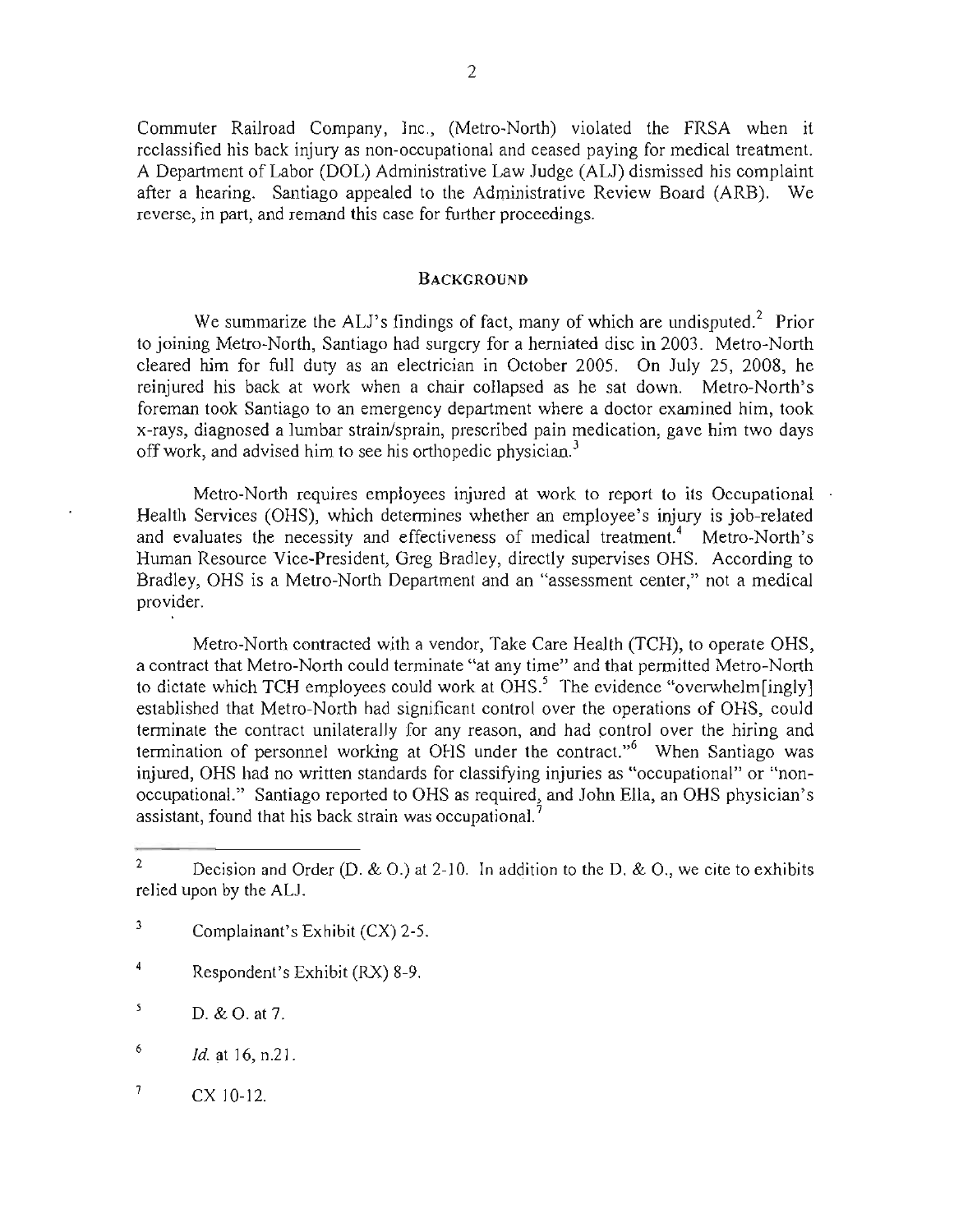After two days, Santiago returned to work but continued to have significant pain. In late August, he consulted Dr. Barry Krosser, a private orthopedic surgeon who referred him to Dr. Thomas Drag for chiropractic treatment. Physician's assistant Ella approved six weeks of thrice-weekly chiropractic visits, but Santiago continued to report pain and numbness radiating down his leg.<sup>8</sup> Subsequently, Ella approved another two weeks of treatment and a magnetic resonance imaging (MRI) test, which was done on October 16, 2008. The MRI report indicated discogenic disease and a disc herniation at L4-L5 as well as bulging and spondylosis at  $L5-S1<sup>9</sup>$ . The MRI report also revealed prior back surgery and scarring.

In an October 27, 2008 letter to Dr. Drag, Ella stated that he had reviewed the MRI report and the emergency room x-rays and considered Santiago's work injury resolved. Ella testified that he possessed at the time, but did not review, a copy of the operative report from the 2003 surgery indicating that there was good decompression of the L5-S1 nerve root. Ella then changed the injury designation from occupational to nonoccupational, denied Dr. Drag's request for further chiropractic treatments, and instructed him to submit all charges for treatment after October 10 to Santiago's companysponsored private health insurance.<sup>10</sup>

In response, Dr. Drag sent a letter of Medical Necessity to Ella on November 10 containing a detailed diagnosis of Santiago's condition, symptoms and treatment. Dr. Drag requested that Metro-North continue to pay for treatment as related to his work injury. He addressed Santiago's pre-existing degenerative disc condition but pointed out that Santiago was asymptomatic until the occupational injury on July 25, 2008. Dr. Drag stated that conservative treatment had not improved Santiago's condition and recommended three manipulation-under-anesthesia (MUA) procedures as an alternative to a second lumbar surgery. He noted that Santiago's condition fell within "the standard" acceptable forms of conditions" that respond favorably to MUA as established by the National Academy of MUA Physicians.<sup>11</sup> Nevertheless, Dr. Hildebrand, OHS's medical director, told Dr. Drag that she had reviewed the medical records and considered Santiago's "low back pain" to be resolved. She approved the change in classification of the injury from occupational to non-occupational.'

After Metro-North's OHS stopped paying for his care, Santiago continued to see Dr. Drag and in March 2009 underwent a three-day MUA procedure, for which his

- $CX 38.$
- $RX$  39.

 $8 \quad CX 10, 18.$ 

 $\degree$  CX 12, 20, 33.

<sup>10</sup> CX 34, 37.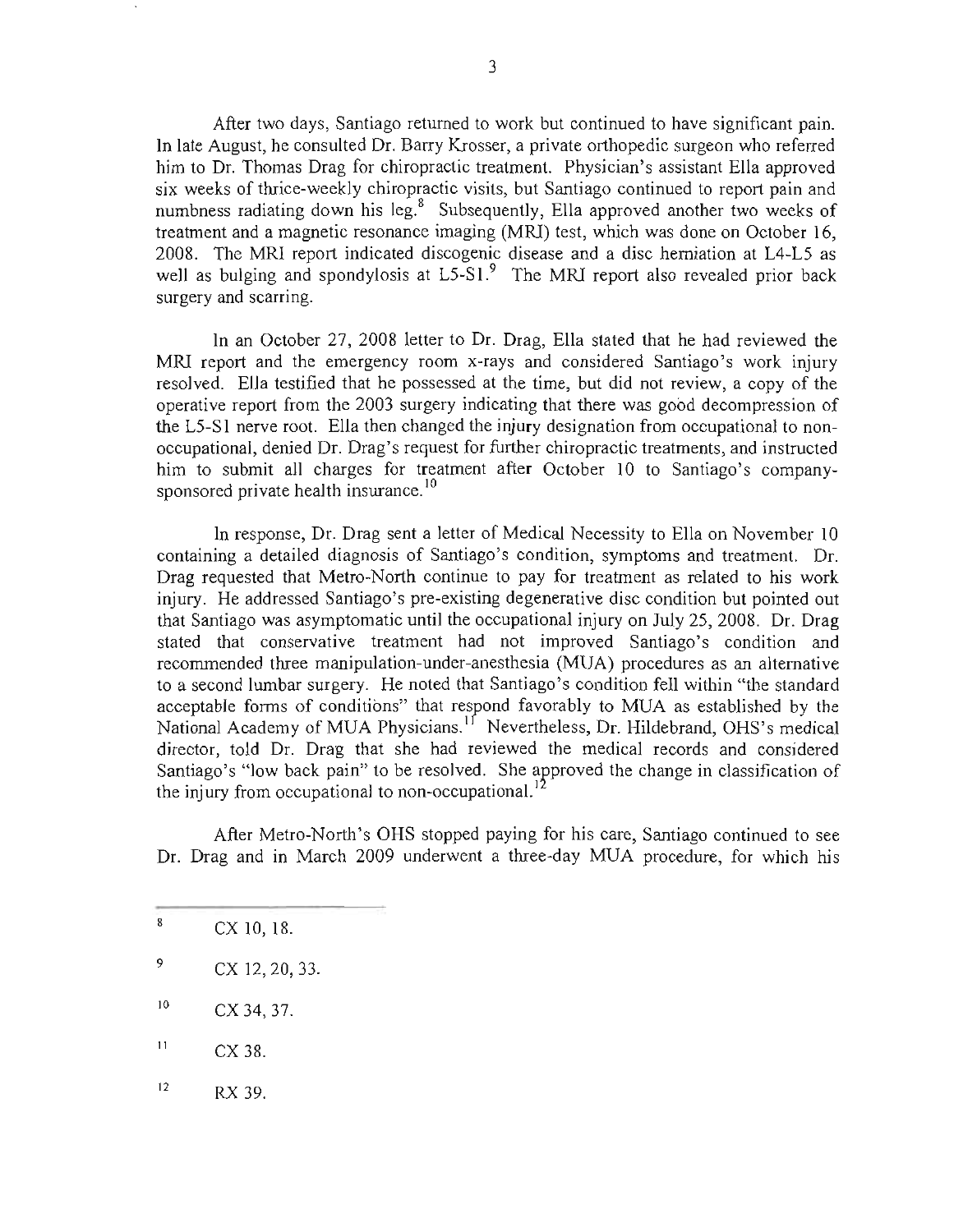private insurance declined to pay. Santiago stated that his out-of-pocket costs for this treatment and the co-pays and deductibles amounted to  $$16,520,00$ .<sup>1</sup>

Santiago filed a complaint with DOL's Occupational Safety and Health Administration (OSHA) on December 29, 2008, alleging that Metro-North's change in classification of his injury from occupational to non-occupational was retaliatory, resulted in additional medical expenses for him, and violated the FRSA's provision that an employer not deny, delay, or interfere with an injured employee's medical treatment.<sup>14</sup> After an investigation, OSHA determined that Santiago engaged in protected activity under 49 U.S.C. § 20109(a)(4) and that Metro-North had violated the FRSA. OSHA ordered compensatory damages and \$75,000.00 in punitive damages.<sup>15</sup> Metro-North timely filed its objections and requested a hearing, which a DOL ALJ held in New Haven, Connecticut on November 17-19,2009. The ALJ concluded that Metro-North had not violated the FRSA and dismissed Santiago's complaint. He appealed to the Administrative Review Board (ARB).<sup>16</sup> We reverse and remand.

#### JURISDICTION AND STANDARD OF REVIEW

The Secretary has delegated authority and assigned responsibility to the ARB to act for the Secretary of Labor in review of an appeal of an ALJ's decision pursuant to the  $FRSA<sup>17</sup>$  We review the ALJ's factual findings to determine whether they are supported by substantial evidence.<sup>18</sup> The ARB generally reviews the ALJ's conclusions of law under the de novo standard.<sup>19</sup>

 $CX$  43.

<sup>14</sup> 40 U.S.C.A.  $\S 20109(c)(1)$ ,

<sup>15</sup> The FRSA provides for payment of punitive damages up to \$250,000.00. See 49 U.S.C.A. § 20109(e)(3), 29 C.F.R. § 1982.105(a)(I).

<sup>16</sup> Attorneys representing OSHA participated in the three-day hearing and post-trial briefing but did not submit pleadings on appeal to the ARB.

<sup>17</sup> Secretary's Order No. 1-2010 (Delegation of Authority and Assignment of Responsibility to the Administrative Review Board), 75 Fed. Reg. 3924,  $\S$  5(c)(15) (Jan. 15, 2010).

 $18$  29 C.F.R. § 1982.110 (2011).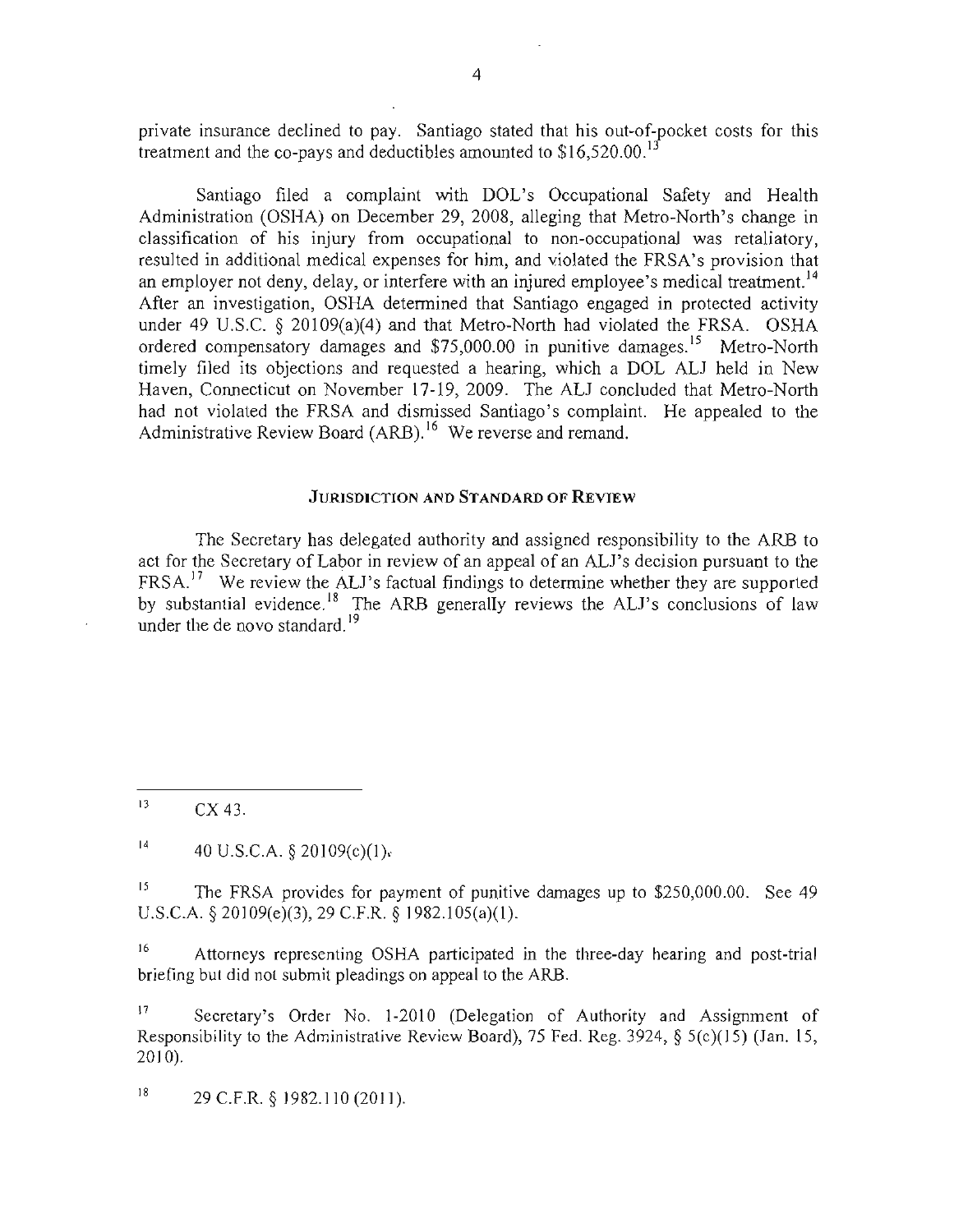#### **DISCUSSION**

#### **1. Legal Standards**

FRSA Section 20109(a)(4) prohibits a railroad carrier from retaliating against an employee who engages in protected activity, such as reporting a work-related injury or illness:

> (a) IN GENERAL.-A railroad carrier engaged in interstate or foreign commerce, a contractor or a subcontractor of such a railroad carrier, or an officer or employee of such a railroad carrier, may not discharge, demote, suspend, reprimand, or in any other way discriminate against an employee if such discrimination is due, in whole or in part, to the employee's lawful, good faith act done, or perceived by the employer to have been done or about to be done— $\ldots$

> (4) to notify, or attempt to notify, the railroad carrier or the Secretary of Transportation of a work-related personal injury or work-related illness of an employee.<sup>[20]</sup>

Section 20109(c) provides:

(C) PROMPT MEDICAL ATTENTION.—

(I) PROHIBITION.-A railroad carrier or person covered under this section may not deny, delay, or interfere with the medical or first aid treatment of an employee who is injured during the course of employment. If transportation to a hospital is requested by an employee who is injured during the course of employment, the railroad shall promptly arrange to have the injured employee transported to the nearest hospital where the employee can receive safe and appropriate medical care.

(2) DISCIPLINE.-A railroad carrier or person covered under this section may not discipline, or threaten discipline to, an employee for requesting medical or first aid treatment, or for following orders or a treatment plan of a treating physician, except that a railroad carrier's refusal to permit an employee to return to work following medical treatment shall not be considered a violation of this section if the refusal is pursuant to Federal Railroad Administration

<sup>20</sup>  49 U.S.C.A. § 201 09(a)(4).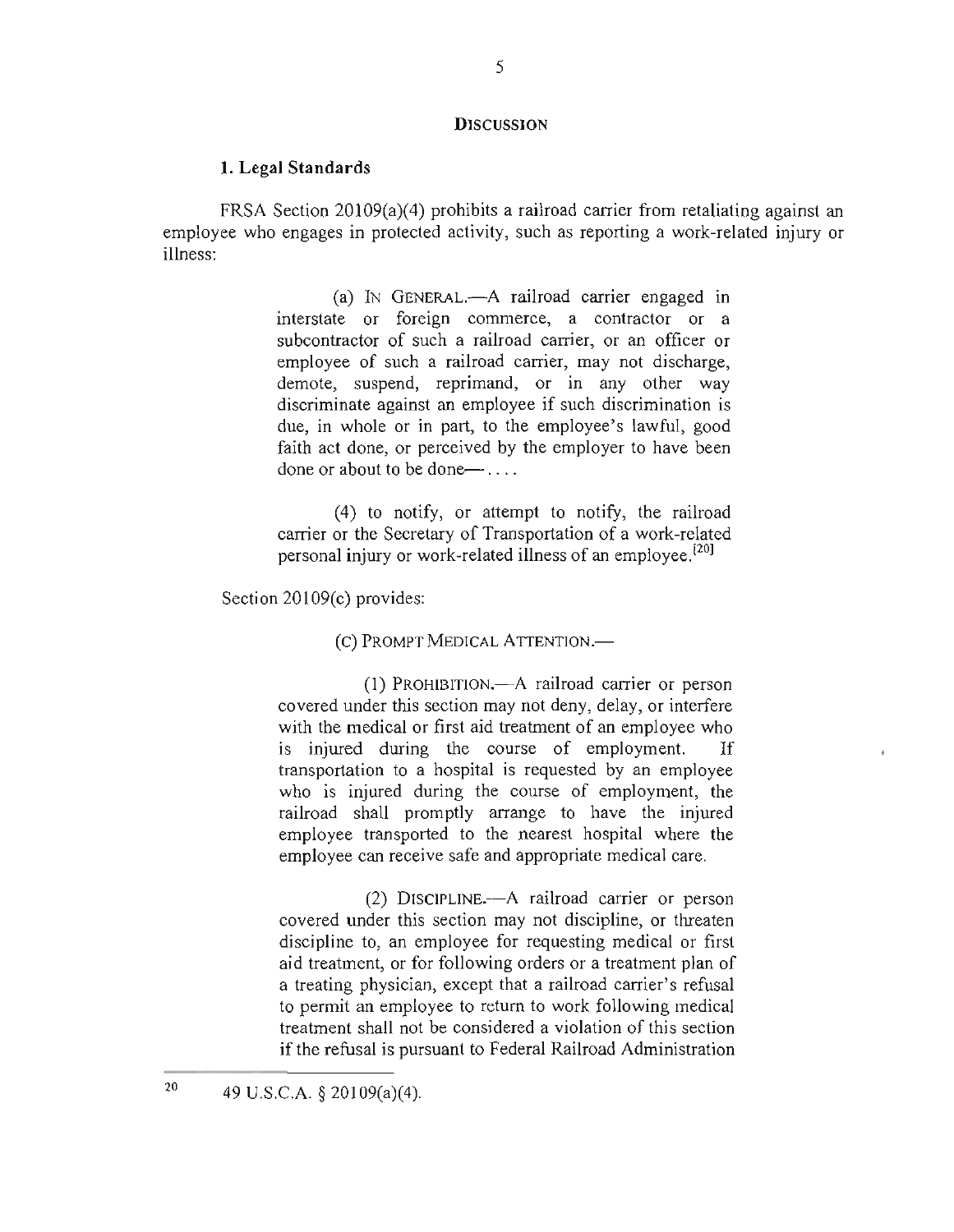medical standards for fitness of duty or, if there are no pertinent Federal Railroad Administration standards, a carrier's medical standards for fitness for duty. For purposes of this paragraph, the term "discipline" means to bring charges against a person in a disciplinary proceeding, suspend, terminate, place on probation, or make note of reprimand on an employee's record.<sup>[21]</sup>

FRSA section 20109, entitled "Employee protections," incorporates the procedures enacted by the Wendell H. Ford Aviation Investment and Reform Act for the 21 st Century (AIR 21), which contains whistleblower protections for employees in the aviation industry.<sup>22</sup> To prevail, an FRSA complainant must establish by a preponderance of the evidence that: (I) he engaged in a protected activity, as statutorily defined; (2) he suffered an unfavorable personnel action; and (3) the protected activity was a contributing factor in the unfavorable personnel action.<sup>23</sup> If a complainant meets his burden of proof, the employer may avoid liability only if it proves by clear and convincing evidence that it would have taken the same unfavorable personnel action in the absence of a complainant's protected behavior.<sup>24</sup>

### 2. **ALl** Decision

### *A. Issues before the AU*

The ALJ listed six issues that the parties raised  $-$  whether: (1) the Railway Labor Act (RLA) precludes Santiago's complaint; (2) the alleged adverse action, reclassification of Santiago's injury as non-occupational, occurred prior to the effective date of section 20109(c); (3) Metro-North violated section 20109(a)(4) and (c)(1) by interfering with Santiago's medical treatment; (4) Metro-North violated section 20109(a)(4) by requiring injured employees to report to its medical unit; (5) Metro-North violated section 20109(a)(4) by applying its injury frequency index to deny Santiago's

<sup>22</sup> 49 U.S.C.A. § 42121(b), see 49 U.S.C.A. § 20109(d)(2)(A).

23 49 U.S.C.A. § 42121 (b)(2)(B)(iii); *Luder* v. *Continental Airlines, inc.,* ARB No. 10- 026, AU No. 2008-AIR~009, slip op. at 6-7 (ARB Jan. 31,2012); *see Brune v. Horizon Air Industr., Inc.,* ARB No. 04-037, AU No. 2002-AIR-008, slip op. at 13 (ARB Jan. 31, 2006) (defining preponderance of the evidence as superior evidentiary weight). The parties agreed that Santiago engaged in protected activity when he reported his back injury and that Metro was aware of his injury. D. & O. at 18.

24 49 U.S.C.A. §§ 20109(d)(2)(A)(i), 42121 (b)(2)(B)(iii)(iv). *Menefee* v. *Tandem Transp. Corp.,* ARB No. 09-046, ALl No. 2008-STA-055, slip op. at 6 (ARB Apr. 30, 2010), citing *Brune,* ARB No. 04-037, slip op. at 13.

<sup>&</sup>lt;sup>21</sup> 49 U.S.C.A.  $\S$  20109(c).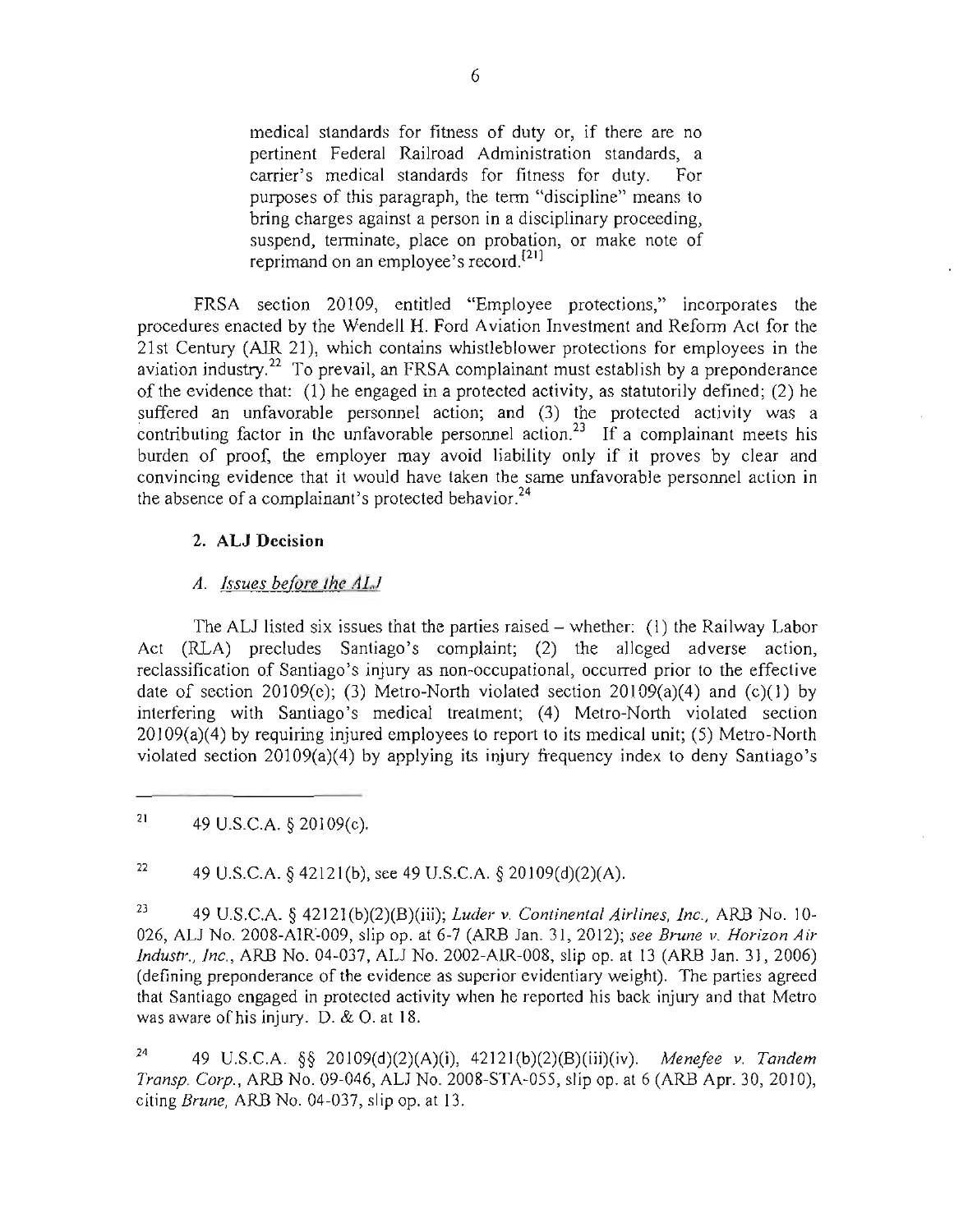subsequent promotion and transfer; and (6) punitive damages were warranted if Metro-North violated the FRSA.<sup>25</sup>

On appeal, neither Santiago nor Metro-North contested the ALl's conclusions that the RLA did not preclude his claim, that the alleged adverse action occurred after the effective date of section 20109(c)(I), and that Metro-North did not violate section 20109(a)(4) by requiring employees to report to OHS or by applying its injury frequency index to employee transfers and promotions. Given that no party has challenged these findings, we accept them as final.<sup>26</sup> Further, the parties agreed that Santiago engaged in protected activity when he reported his work injury to his supervisor on July 25, 2008. Still at issue are whether Metro-North's reclassification of Santiago 's injury from occupational to non-occupational constituted an adverse action and, if so, whether his protected activity was a contributing factor in the action.

# *B. The ALJ's statutory construction of section 20109(c)(1)*

The ALl recognized that resolution of the merits of this claim required interpretation of section  $20109(c)(1)$ , which makes it unlawful for a railroad to "deny, delay, or interfere with the medical or first aid treatment of an employee who is injured during the course of employment. $n^{27}$  She explained that the first step in interpreting a statute is to determine whether the language has a plain and unambiguous meaning. Noting that the provision is titled, "Prompt medical attention," the ALJ identified two possible interpretations of the relevant language contained in the first sentence; either the prohibition against interference refers only to the period immediately after a workplace injury occurs or it extends for the duration of such treatment. Given this ambiguity, the **tall proceeded to construe section (c)(1) by examining section 20109(c)(2) entitled** "Discipline," the legislative history of the provision, and its potential effects on other statutes such as the FELA. She concluded that section  $20109(c)(1)'$  prohibition applied only to the temporal period surrounding the injury and that therefore Metro-North did not violate the FRSA because it approved and paid for the treatment Dr. Drag prescribed for eight weeks.<sup>28</sup>

<sup>27</sup> D. & O. at 19. The ALJ did not decide whether the reclassification was adverse action under section 20109(a)(4). She also determined that because Metro-North approved and paid for the treatment Dr. Drag prescribed for eight weeks after the injury occurred, Metro-North did not violate section 20109(c)(I) .. *Id.* at 24.

<sup>28</sup> *Id.* at 21, 24. The ALJ also concluded that OSHA was not entitled to *Skidmore* deference because its interpretation was overly broad, inconsistent with the FRSA's legislative history, and eviscerated the workers' compensation scheme under the Federal Employers' Liability Act (FELA). See *Skidmore* v. *Swift* & *Co.,* 323 U.S. 134, 139-140 (1944) (the reasonableness of the agency's interpretation of a statute depends on the quality of the agency's reasoning, the degree of the agency's care, its formality, relative expertness

 $25$  D. & O. at 11.

 $^{26}$  29 C.F.R. § 1982.110.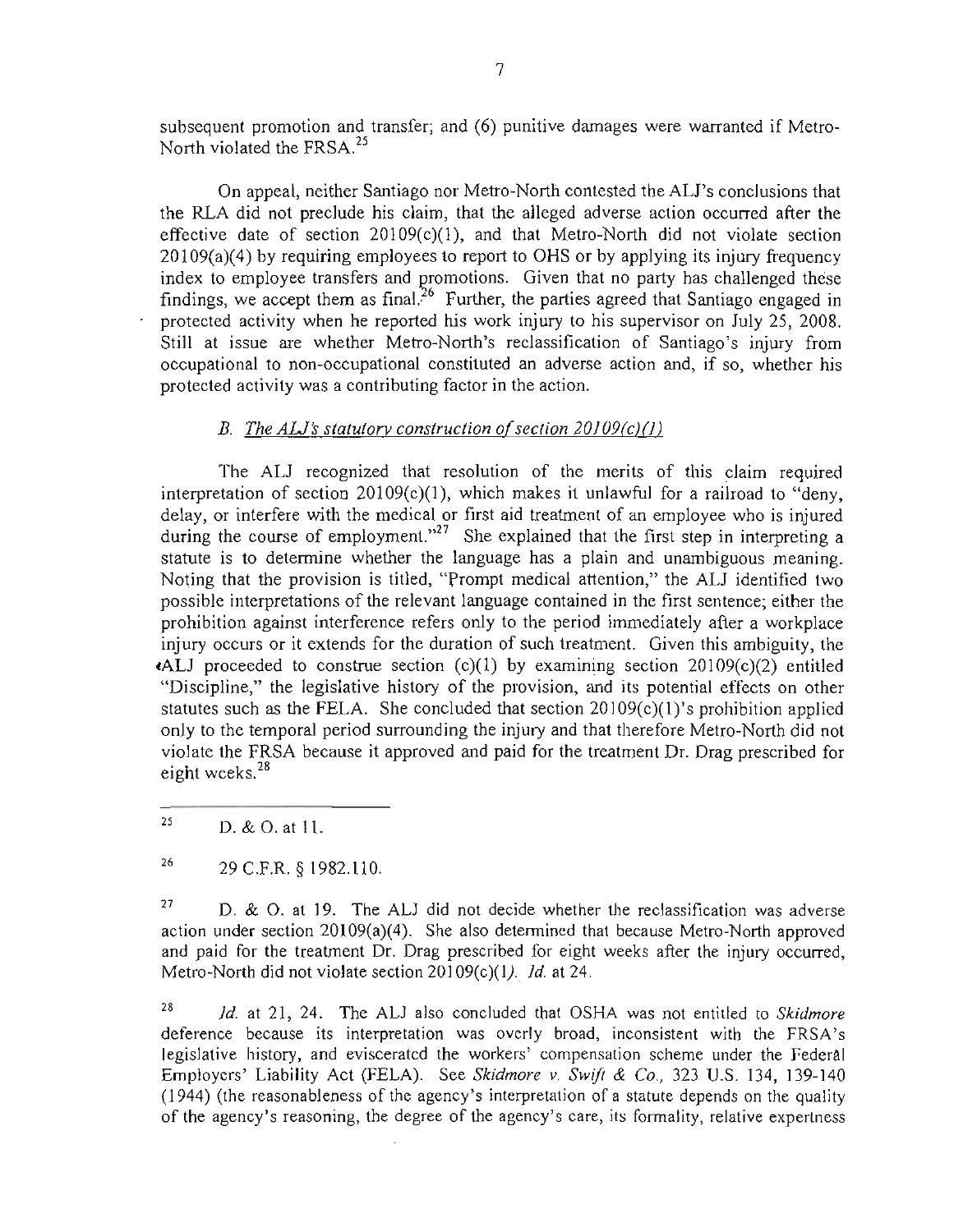#### 3. Parties' Contentions on Appeal

In his petition for review, Santiago argued that the ALl erred in concluding that section 20109 $(c)(1)$  applied only to the "temporal period surrounding the injury."<sup>29</sup> Santiago contended that the title of a statute  $-$  "Prompt medical attention"  $-$  is not substantive or controlling, that the plain meaning of the words in a statutory provision is controlling, and that the ALl's narrow interpretation of subsection (c)(l) defeats the purpose of the FRS A to encourage accurate reporting of work injuries and ensure medical treatment of injured employees. Santiago also argued that the ALl's interpretation violates the canons of statutory construction because there is no ambiguity in the prohibition that employers not deny, delay, or interfere with an employee's medical or first aid treatment.<sup>30</sup>

Metro-North, on the other hand, argued that Santiago's position takes the relevant provision out of context without regard to the remaining statutory language. Reasoning that interpretation of statutory language is determined by reference to the language itself, the specific context in which that language is used, and the context of the statute as a whole, Metro-North argued that the relevant provision was ambiguous. Metro-North relied heavily on the title of the provision, "Prompt medical treatment," to conclude that the prohibition contained in subsection 20109(c)(I) is temporally limited to medical or first aid care directly following a workplace injury. Metro-North found further support for this position by comparing subsection  $20109(c)(1)$  to subsection  $20109(c)(2)$ . Metro-North explained that subsection  $20109(c)(2)$  explicitly extends to longer term medical treatment because it contains reference to "a treatment plan of a treating physician." Metro-North reasoned that this phrase was deliberately left out of subsection 20109(c)(1), thereby demonstrating a legislative intent to limit that prohibition to treatment immediately following an injury.<sup>31</sup>

### 4. Analysis

We appreciate the ALJ's thoughtful and comprehensive analysis and discussion of the difficult issues presented in this case, but we respectfully disagree with her conclusion that section 20109(c)(I)'s prohibition against denial, delay, or interference with an

and consistency, and the persuasiveness of the agency's position). *See also In Re: United Gov'! Security Officers of Am.,* ARB No. 02-012 slip op. at 6-7 (ARB Sept. 29, 2003). OSHA did not participate on appeal to the ARB.

29 Petition for Review at 2.

30 Complainant's Briefat 5-16.

3) Respondent's Brief at 5-6, *citing Robinson* v. *Shell Oil Co.,* 519 U.S. 337, 341 (1997).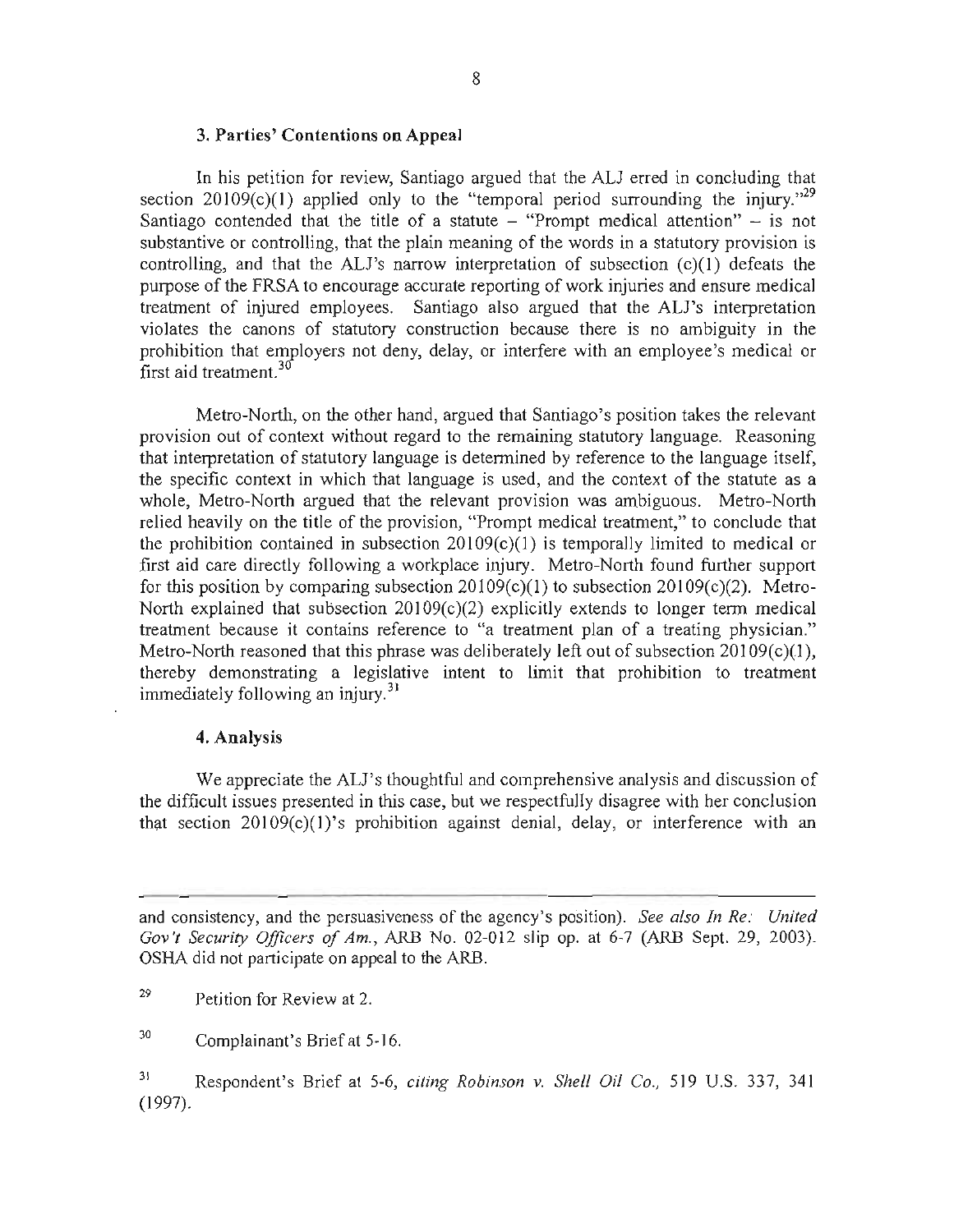injured employee's medical treatment applies only to the temporal period surrounding his or her work injury.<sup>32</sup> We also disagree with her understanding of the phrase "deny, delay, or interfere."

### *A. The parallel structure of section 20109(a), (b), and (c)*

Section 20109(c) follows the same pattern as sections 20109(a) and (b), identifying protected activity as well as the prohibited discrimination. For example, in section section 20109(a), Congress identifies a list of "general" protected activities. The prohibited discrimination is "discharg[ing], demot[ing], suspend[ing], reprimand[ing], or in any other way discriminat[ing] against an employee if such discrimination is due, in whole or in part, to the employee's" good faith protected activity. Similarly, in section 20109(b), Congress identifies a category of protected activity related to "Hazardous safety or security conditions," followed by the prohibited discrimination.<sup>33</sup> When Congress added section 20109(c) in 2008, it followed the same pattern set in sections (a) and (b) but not as neatly. Implicitly, it identifies protected activity as requesting or receiving medical treatment or complying with treatment plans for work injuries. We say implicitly because you must infer the protected activity from the prohibited conduct in subsections  $20109(c)(1)$  and (2). Those subsections identify the prohibited discrimination as "delay[ing], deny[ing], or interfer[ing]," or imposing or threatening to impose discipline as defined by the statutc.

It is also essential to note that the same procedural burdens of proof set forth in 49 , U.S.C.A. § 42121(b) govern sections 20109(a), (b), and (c). Pursuant to subsection  $42121(b)(2)(B)(iii)$ , the Secretary may find a violation of FRSA's whistleblower statute if protected activity was a contributing factor in the unfavorable actions defined in FRSA. If an employee establishes such causal connection, the covered railroad or person can only avoid liability by proving with clear and convincing evidence that it would have taken the same action "in the absence of the protected activity." As we discuss below, application of the AIR 21 burdens of proof necessarily must be tailored to work under 20109(c). But the first dispute in this appeal centers on whether 20109(c)(1) protects all requests for medical treatment for a work injury or only the requests for initial or first aid treatment shortly after a work injury.

<sup>&</sup>lt;sup>32</sup> In denying Metro-North's motion for summary decision, the ALJ stated that the reference in section  $20109(c)(2)$  to "following the orders or treatment plan of a treating physician" evidenced Congress' intent that the provision extended protection beyond the immediate emergency care provided at the time of a work injury. The AU determined that the provisions read together protected employees from employer interference with medical care or the treatment plan of a treating physician during the course of treatment and recovery from a work injury. She concluded that applying such protection only to the care provided in the immediate aftermath of a work injury, as Metro-North had suggested, would be inconsistent with the language and intent of the statute. Order Denying Respondent's Motion for Summary Decision at 4-5 (Nov. 9, 2009).

<sup>&</sup>lt;sup>33</sup> The prohibited discrimination identified in section 20109(a) is virtually identical to that identified in section 20109(b).  $\sim$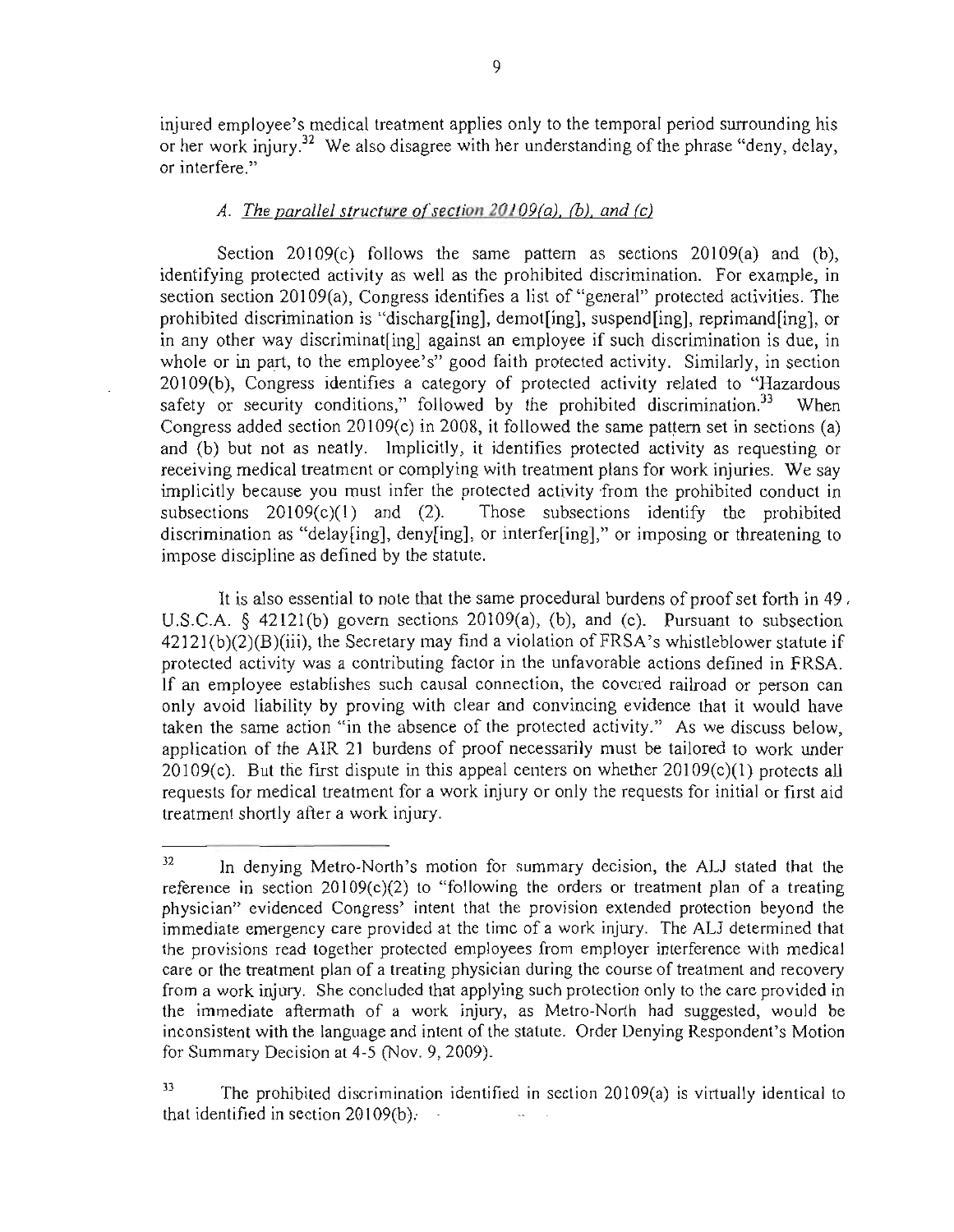### *B. Plain language controls*

A fundamental rule of statutory construction is that "a legislature says in a statute what it means and means in a statute what it says." $34$  The Supreme Court has repeatedly emphasized that a statute should be enforced according to its plain language "since this approach respects the words of Congress.<sup>35</sup> The first sentence of subsection 20109(c)(1) states as follows: "A railroad carrier or person covered under this section may not deny, delay, or interfere with the medical or first aid treatment of an employee who is injured during the course of employment." These words plainly convey congressional intent to prevent a railroad carrier or other person from negatively affecting in any manner the medical treatment or first aid treatment for an employee's work injury.<sup>36</sup> Whenever an employee needs medical treatment or attention, the railroad carrier should not step in the way to prevent or delay such treatment. Nothing in the first sentence mandates a time frame, either immediately or long term. Nor is there any temporal limitation on "medical or first aid treatment."

Indeed, as the ALJ acknowledged: "Medical treatment is generally defined as the management and care of a patient to combat disease or injury.<sup>37</sup> It is understood to include more than first aid treatment and may be provided in the immediate aftennath of a work injury and over a period of time following an injury depending on the severity of the injury.<sup>33</sup> The words in a statute are presumed to be used in their ordinary and usual sense.<sup>39</sup> The ordinary meaning of "medical treatment" refers to the management and care of a patient over a period of time beyond initial injury and is dictated by the severity of the injury or disease.<sup>40</sup>

<sup>35</sup>*Lamie v. United States Trustee ,* 540 U.S. 526, 536 (2004).

<sup>36</sup> The rest of subsection 20109(c)(1) is just as clear. If an injured employee requests transportation to a hospital, the employer must promptly arrange transportation to the nearest hospital. Similarly, subsection 20109(c)(2), titled "Discipline" prohibits an employer from disciplining or threatening to discipline an employee who requests medical or first aid treatment or follows the orders or treatment plan of a treating physician. The term "discipline" is narrowly defined and docs not include an employer's reclassification of an injury. 49 U.S.C.A. § 20109(c)(2).

37 DORLAND'S ILLUSTRATED MEDICAL DICTIONARY (28th ed. 1994) at 999, 1736.

<sup>39</sup>*Caminetti* v. *United States,* 242 U.S. 470, 485 (1917).

<sup>40</sup> The ALJ found ambiguity in the phrase "medical or first aid treatment." We do not think the words are ambiguous. They are separated by the disjunctive "or" and thus cover both immediate treatment such as first aid and longer-term medical treatment in the absence of a limitation in the statute. As we explain, we see no limitation.

<sup>34</sup>*Connecticut Nat'[ Bank v. Germain,* 503 U.S. 249, 253-54 (I 992)(citations omitted).

 $38$  D. & O. at 20-21.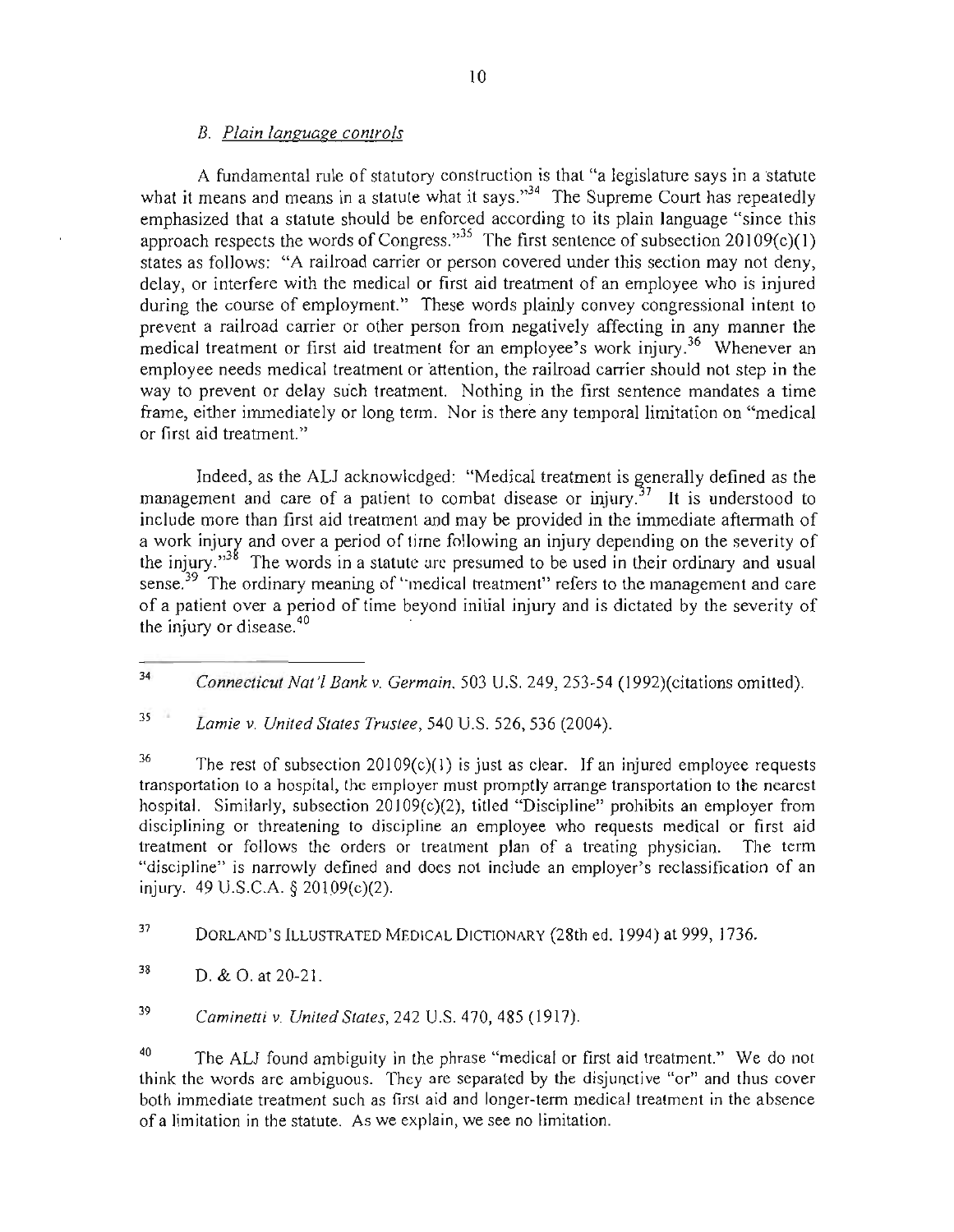The ALJ relied on a reading of subsection 20109(c)(2) to support her limited construction of subsection 20109(c)(1). Subsection (c)(2) provides in relevant part that a railroad "may not discipline or threaten discipline to an employee for requesting medical or first aid treatment, or for following orders of a treatment plan of a treating physician." Citing principles of statutory construction, the AU reasoned that the inclusion of "following orders of a treatment plan of a treating physician" in  $(c)(2)$ , but its omission from  $(c)(1)$ , demonstrates that Congress intentionally limited  $(c)(1)$  to first aid treatment directly following an injury. Again, we do not read the statute the same way as the ALJ.

Subsection  $(c)(2)$  prohibits a railroad carrier or person from disciplining the employee's actions, specifically, the employee's requests for treatment and the employee's compliance with treatment plans. "Treatment plan" is commonly used to include not only medical visits and medical treatment, but also physical therapy and daily medication, among other things. A treatment plan may require the employee to engage in daily exercises during the work day. The fact that  $(c)(1)$  protects the employee's actions and extends beyond medical visits does not limit the medical treatment protected in (c)(I). Moreover, we agree with Santiago that it would make little sense for Congress to prohibit railroads from disciplining employees for following the orders of a treating physician, yet at the same time allow railroads to interfere with medical visits from which treatment plans are created.

Metro-North argued that subsection  $20109(c)(1)$  must be construed in light of the section's title, "Prompt medical attention," to limit the prohibition contained in  $(c)(1)$  to interference with medical treatment immediately after an injury occurs. First, we do not read the title, "Prompt medical attention," the same way as the AU. As we indicated, subsection  $20109(c)(1)$  focuses on ensuring that the railroad carrier does not delay or deny any of the employee's medical treatment related to a work injury, permitting the medical treatment to occur "punctually" and "without delay."<sup>41</sup> The title "Prompt medical attention" addressing delays in medical treatment is consistent with our understanding of  $(c)(1)$ .

Second, limiting "Prompt medical attention" to the care received immediately after a work injury would make the title inconsistent with subsection  $(c)(2)$ <sup>42</sup> As we discuss below, (c)(2) applies to the employee's requests for medical treatment as well as his or her ongoing compliance with "treatment plans." We think understanding "prompt" to mean "punctual" and "without delay" makes the title consistent with both (c)(I) and (2). Third, it is fundamental that titles of sections are not controlling. As the Supreme Court said in *Demore* v. *Kim:* "'a title alone is not controlling' . . . because the title of a

<sup>&</sup>lt;sup>41</sup> WEBSTER'S NEW WORLD DICTIONARY, THIRD COLLEGE EDITION (1988), defines prompt as "quick to act or to do what is required; ready, punctual, etc." and "done without delay."

<sup>42</sup>*See Robinson* v. *Shell Oil Co.,* 519 U.S. 337, 341 (1997) (plain meaning is determined by "the language itself, the specific context in which the language is used, and the broader context of the statute as a whole."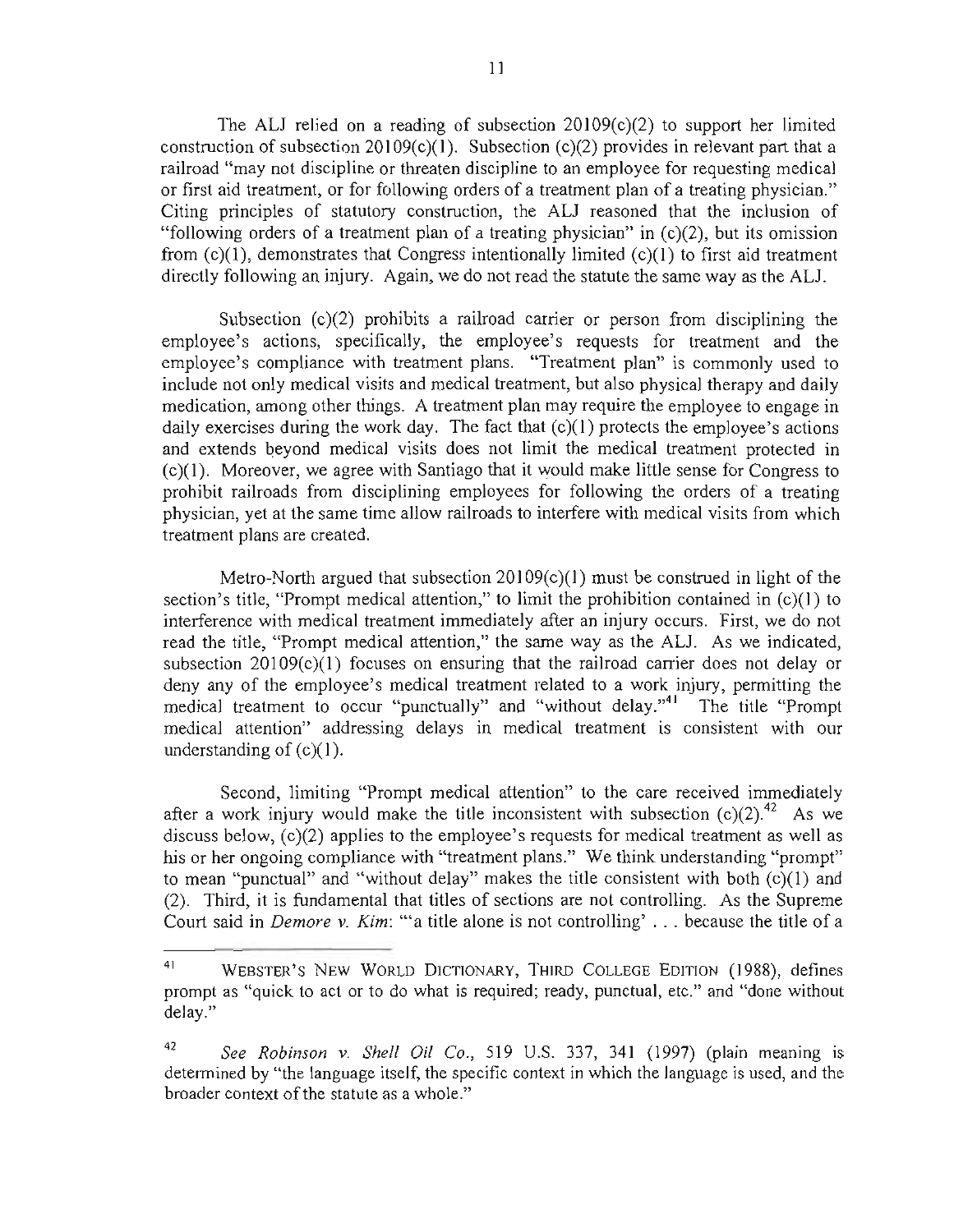statute has no power to give what the text of the statute takes away. Where as here the statutory text is clear, 'the title of a statute ... cannot limit the plain meaning of the text." $43$ 

We hold that subsection 20109(c)(1) bars a railroad from denying, delaying, or interfering with an employee's medical treatment throughout the period of treatment and recovery from a work injury. Because the language is clear, reference to other statutes or legislative history to determine its meaning is unnecessary. Nevertheless, the legislative history of the statute supports our broad interpretation of section  $20109(c)(2)$ .

# C. *Legislative history of section 20109*

The legislative history to section 20109 (passed in 2008) bolsters our conclusion that it was meant to apply beyond immediate medical care. A series of hearings in the 1 10th Congress signaled increasing public and Congressional concern with rail safety, including chronic under-reporting of rail injuries, widespread harassment of employees reporting work-related injuries, and interference with medical treatment of injured employees.<sup>44</sup> In particular, as the ALJ noted, testimony before Congress identified numerous management policies that deterred employees from reporting on-the-job injuries including subjecting employees who report injuries to increased monitoring and scrutiny from supervisors, which could lead to discipline and termination, supervisors accompanying employees on their medical appointments and attempting to influence employee medical care, sending employees to company physicians instead of physicians of their own choosing, and light-duty work programs, which have the injured employee report to work, but perform no work, to avoid having to report the injury as a lost work day to the Federal Railroad Administration.<sup>45</sup>

The ALJ cited this misconduct to demonstrate that her limited interpretation of (c)(I) conformed to the congressional goal of promoting accurate injury reporting. However, much of the misconduct cited occurred in the course of an injured employee's medical treatment not just first aid treatment directly after an injury. The full scope of such harassment could be fully remedied *only* by prohibiting interference with medical

45 D. & O. at 22: *see generally* "Impact of Railroad Injury, Accident, and Discipline Policies on the Safety of America's Railroads," Hearing Before the House Committee on Transportation and Infrastructure,  $110$ th Cong.  $(2007)(H. Hrg. 110-84)(Oct. 22, 2007)$ .

<sup>43</sup>*Demore v. Kim,* 538 U.S. 510,535 (2003)(citations omitted).

<sup>44</sup> *See, e.g.,* Reauthorization of the Federal Rail Safety Program: Hearing Before the H. Comm. on Transportation and Infrastructure, 110th Cong. (Jan., 30, 2007); Fatigue in the Rail Industry: Hearing Before the H. Comm. on Transportation and Infrastructure, Il0th Cong. (Feb. 13, 2007); Rail Safety Legislation: Hearing Before the H. Comm. on Transportation and Infrastructure, 110th Cong. (May 8, 2007): Impact of Railroad Injury, Accident, and Discipline Policies on the Safety of America's Railroads: Hearing Before the H. Comm. on Transportation and Infrastructure, 110th Cong. (Oct. 22, 2007).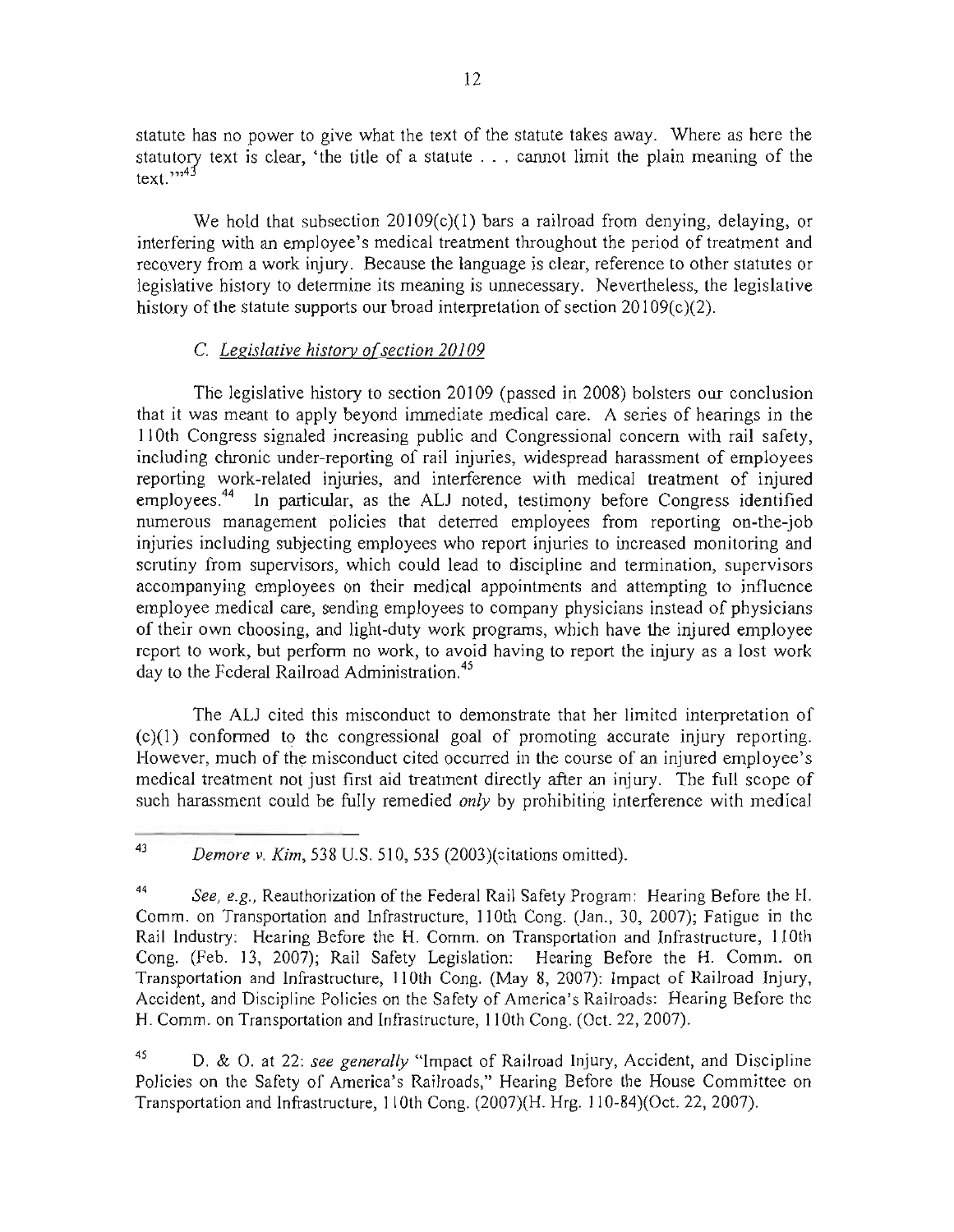treatment beyond just immediate prompt treatment or first aid. Further, limiting the prohibition would be contrary to the Supreme Court's injunction that "safety legislation is to be liberally construed to effectuate the congressional purpose. $146$ 

The sequence of passage of the relevant FRSA whistleblower provisions further supports a broad construction of subsection 20109(c)(1). Prior to the 2007 and 2008 FRSA amendments, rail employees' whistleblower retaliation complaints were subject to mandatory dispute resolution under the Railway Labor Act.<sup>47</sup>

Recognizing that these anti-retaliation measures were insufficient, Congress significantly expanded them in Section 1521 of the Implementing Recommendations of the 9111 Commission Act of 2007 signed into law on August 3, 2007. In relevant part, these amendments to 49 U.S.C.A. § 20109 (I) extended FRSA liability to contractors, subcontractors, and officers and employees of the rail carrier; (2) defined protected activity to include explicit protection for employees who "notify, or attempt to notify, the railroad carrier or the Secretary of Transportation of a work-related personal injury or work-related illness of an employee;" and (3) transferred the enforcement authority of whistleblower provisions to the Secretary of Labor. These 2007 amendments contained subsection 20109(a)(4), the anti-retaliation provision at issue in this case.<sup>48</sup>

Meanwhile, on May I, 2007, Representative Oberstar, then Chairman of the House Committee on Transportation and Infrastructure, introduced the Federal Railroad Safety Improvement Act of 2007 (H.R. 2095), which contained additional whistleblower provisions, as well as a separate stand-alone section (Section 606) entitled "Prompt medical attention." Section 606 created an affirmative duty on the part of railroads to refrain from interfering with the medical treatment of injured employees. Section 606 was reported by the House Transportation and Infrastructure Committee<sup>49</sup> and passed on October 17, 2007. However, the Senate rewrote the provision to expressly protect requests for medical attention and employee efforts to comply with treatment plans and placed it within the railroad anti-retaliation provisions at  $49 \text{ U.S.C.}$  § 20109(a), in effect turning the substantive prohibition into a protected act in a whistleblower claim.<sup>50</sup> The

48 49 U.S.C.A.  $\S$ § 20109(a), (a)(4), (d).

<sup>49</sup> House Report (Transportation and Infrastructure Committee) No. 110-336 (September 19,2007).

 $50$  The Senate's version of the prompt medical attention provision was reported on March 3,2008 in Senate Report 110-270 and provided as follows:

### SEC. 419. **PROMPT MEDICAL** ATTENTION.

(a) IN GENERAL.—Section 20109 is amended—

<sup>46</sup>*Whirlpool Corp.* v. *Marshall,* 445 U.S. I, 13 (1980).

<sup>47 75</sup> Fed. Reg. 53523.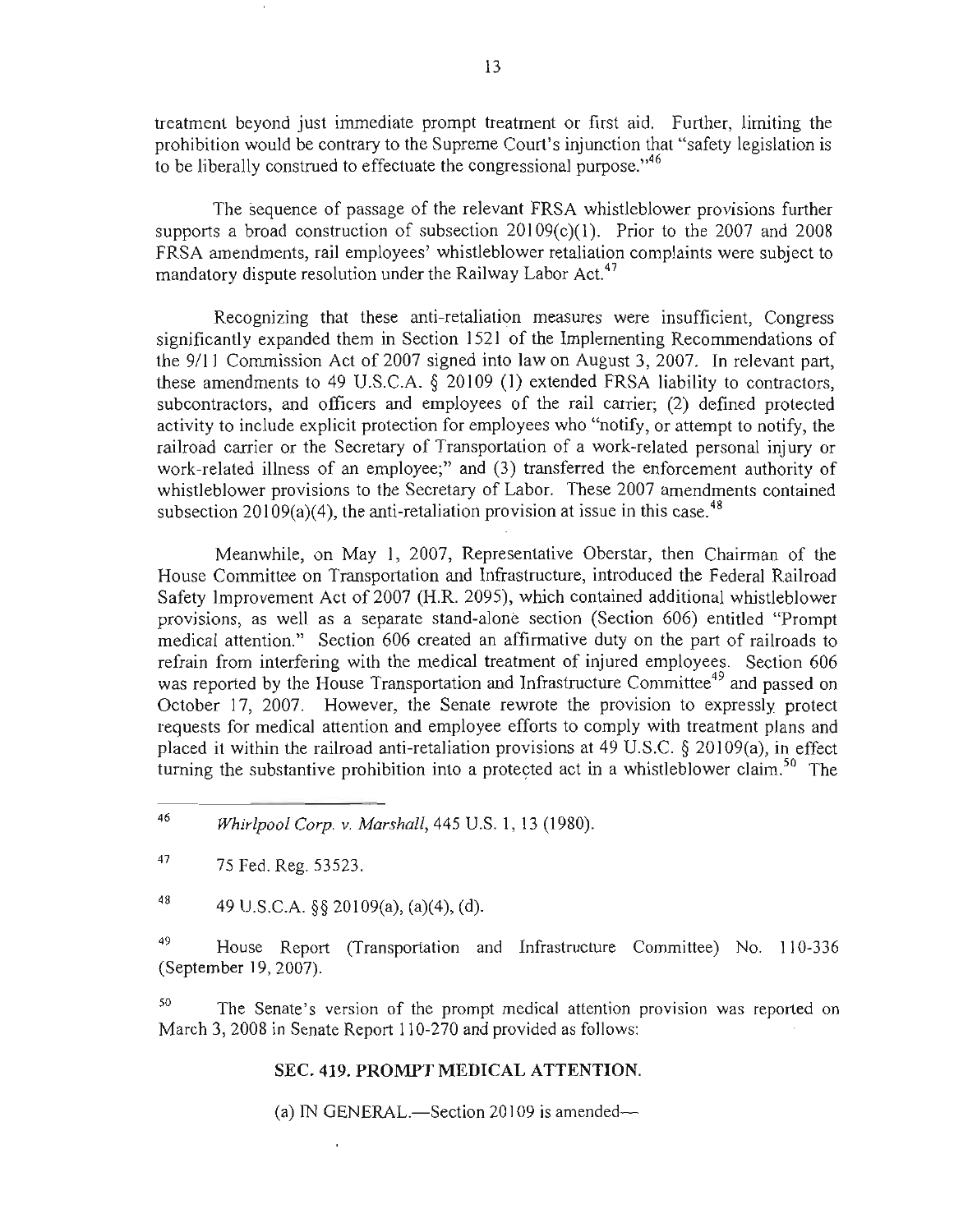Senate apparently preferred to address the problems associated with medical treatment of injured employees in the context of anti-retaliation law.<sup>51</sup> The House, in turn, rejected the Senate language, largely restored the original House language from the stand-alone prohibition, but concurred in its placement, as in the Senate version, squarely within the whistleblower provisions at 49 U.S.C. § 20109. This version became law.

We view this history as a progressive expansion of anti-retaliation measures in an effort to address continuing concerns about railroad safety and injury reporting. The 2007 FRSA amendments contained increased protections for railroad whistleblowers. These provisions were amended again in 2008, by inclusion of the "prompt medical attention" language, suggesting that Congress viewed the provision as integral to the strengthened whistleblower provisions passed a year earlier. Together, these amendments convey congressional intent to comprehensively address and prohibit harassment, in all its guises, of injured rail employees. Congress did not create section 20109(c) in a vacuum, and references to "prompt" in the section do not remove the prohibition against subsequent employer denial, delay, or interference with an injured employee's medical treatment as prescribed by a treating physician over the longer term.

The ALl's narrow interpretation of "medical treatment" requires a remand. The ALl limited the term "medical treatment" to the care immediately following the work injury; therefore, she obviously did not need to address nor did she fully address whether Metro-North interfered with Santiago's request for an MUA three months after the injury

"(2) DISCIPLINE.-A railroad carrier or person covered under this section may not discipline, or threaten discipline to, an employee for requesting medical or first aid treatment, or for following orders or a treatment plan of a treating physician, except that a railroad carrier's refusal to permit an employee to return to work following medical treatment shall not be considered a violation of this section if the refusal is pursuant to Federal Railroad Administration medical standards for fitness of duty .... "

<sup>(</sup>I) by redesignaiing subsections (c) through (i) as subsections

 $(d)$  through  $(i)$ , respectively; and

<sup>(2)</sup> by inserting after subsection (b) the following:

<sup>&</sup>quot;(c) PROMPT MEDICAL ATTENTION.-

<sup>&</sup>quot;(1) PROHIBITION.-A railroad carrier or person covered under this section may not deny, delay, or interfere with the medical or first aid treatment of an employee who is injured during the course of employment. If transportation to a hospital is requested by an employee who is injured during the course of employment, the railroad shall promptly arrange to have the injured employee transported to the nearest hospital where the employee can receive safe and appropriate medical care.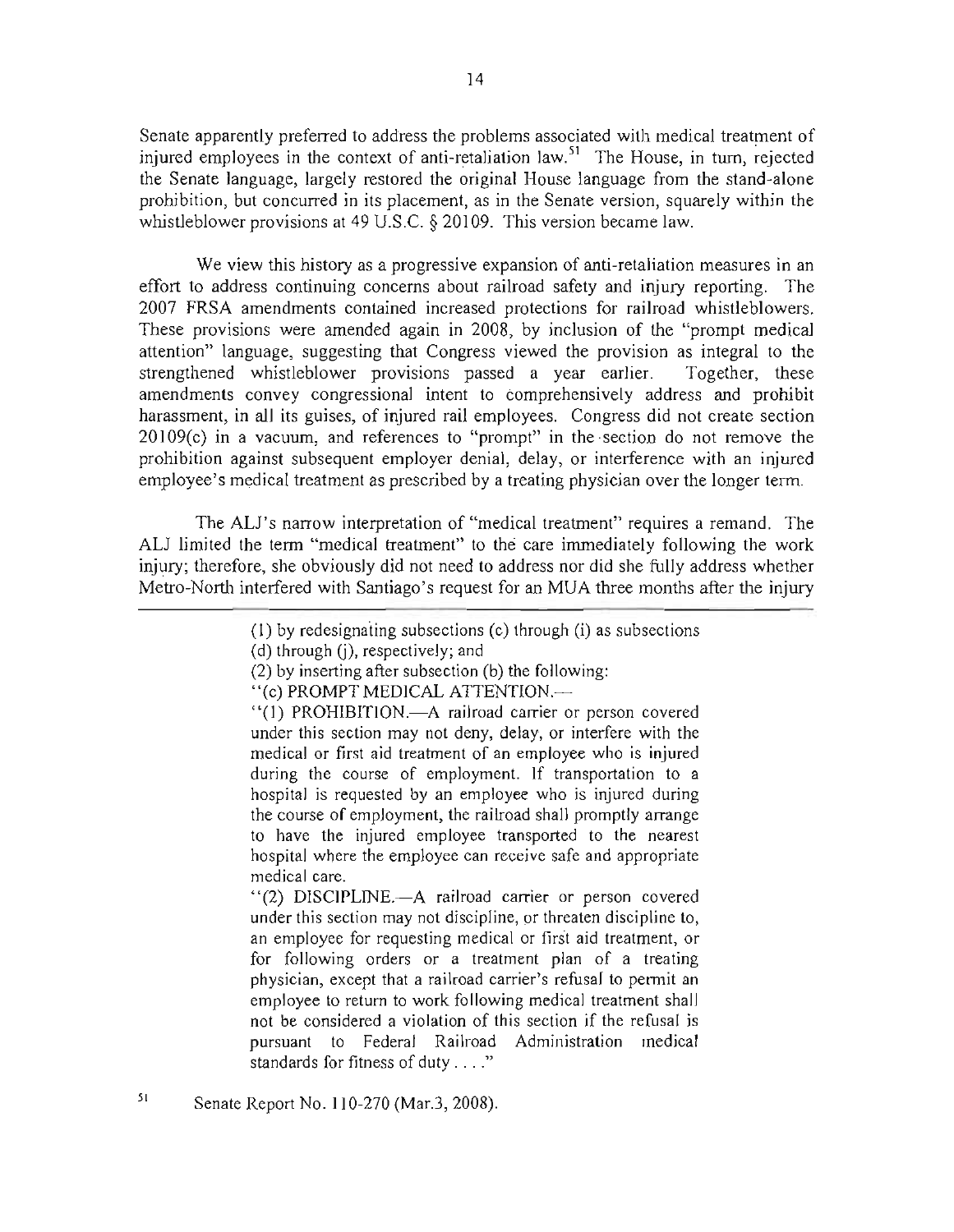occurred. Given the factual issues connected to this analysis in this case, we believe that she should have the opportunity to address this issue and make the necessary factual findings.

In a footnote, the AU summarily suggested that she did not believe Metro-North denied, delayed, or interfered with Santiago's MUA request, regardless of how "medical treatment" is defined in subsection  $20109(c)(1)$ .<sup>52</sup> Yet, in the same footnote, the ALJ expressed that the reclassification was "troubling" because it contradicted objective diagnostic tests, the medical records, and the treating physician's recommendation, as well as violating OHS policies. Consequently, we do not think the ALJ intended the footnote to serve as a full analysis; nor is it clear what the ALJ would ultimately conclude as part of the merits analysis. Furthermore, the footnote suggests that the AU too narrowly interpreted the words "deny, delay, or interfere." Therefore, we now address those words in the statute and whether a reclassification can constitute a denial, delay, or interference within the meaning of the FRSA whistleblower statute.

# *D. Defining and applying the words "deny, delay, or interfere"*

Santiago argues that Metro-North's reclassification of his injury to nonoccupational unlawfully denied, delayed, or interfered with his medical treatment and, therefore, Metro-North violated the FRSA whistleblower statute. Metro-North argues that the reclassification, as a matter of law and fact, was not a delay, denial, or interference, essentially arguing that the reclassification merely reflected that Santiago's injury was no longer covered by Metro-North's insurance. As we noted above, the ALJ suggested that the reclassification did not deny, delay, or interfere with medical care because (l) it was not clear that the MUA Santiago sought was reasonable and necessary and (2) he ultimately received the MUA. We disagree with the AU's interpretation and application of the words "deny, delay, or interfere."

The words "deny, delay, or interfere" should be applied as they are commonly understood.<sup>53</sup> These are prohibitive words simply meaning to impede, slow down, or prevent medical treatment from moving forward or occurring.<sup>54</sup> An act that causes medical treatment to be rescheduled necessarily means that the treatment was delayed. Any obstacle placed in the way of treatment necessarily results in interference. Denial means to refuse or reject a request for medical care. This subsection of the statute simply focuses on whether the railroad carrier interfered with medical treatment and thereby engaged in adverse action. As we discuss later in our opinion, issues pertaining to the reasonableness or necessity of the treating physician's treatment plan may be a factor in

 $52$  D. & O. at 24, n. 36.

<sup>53</sup>*See Carcieri v. Salazar,* 555 U.S. 379, 388 (2009) (statutory construction "begins with the ordinary meaning" of the words and "aligns with the natural reading" of the words.

<sup>54 &</sup>quot;Deny" means to refuse to grant, "delay" means to put off or postpone, and "interfere" means to interpose in a way that hinders or impedes. WEBSTER'S NINTH NEW COLLEGE DICTIONARY; pp 336; 340, 631 (1985),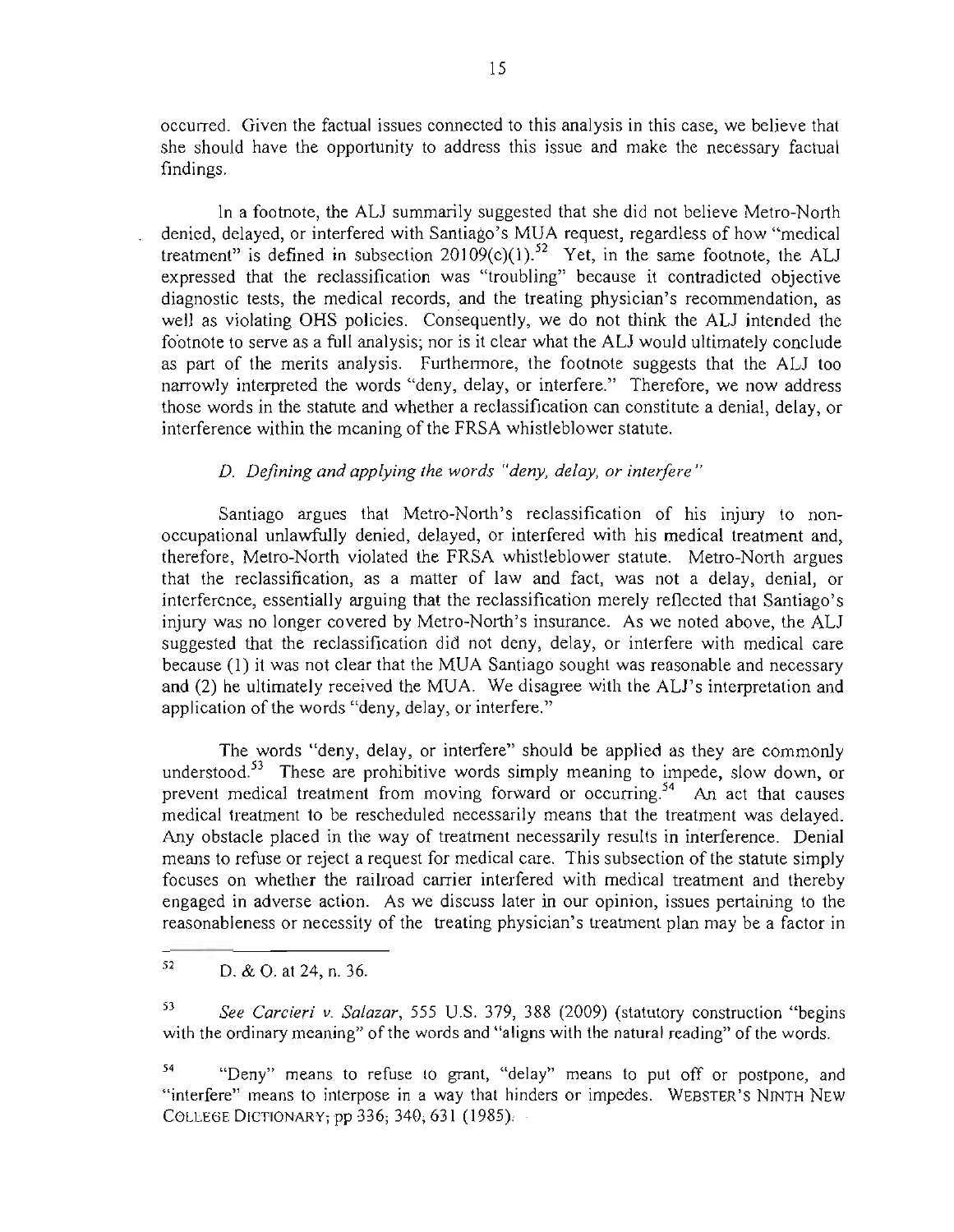the railroad's attempt to establish an affirmative defense under section 20109(c), but not a factor in the employee's attempt to prove that the railroad interfered with medical treatment.

We agree with Metro-North that section 20109(c) does not create any additional rights beyond those that already exist under other laws, such as FELA. The only affirmative duty created in section 20109(c) is for the railroad carrier to take the employee to the nearest hospital after a work injury if such a request is made. Section 20109(c) does not require the railroad carrier to affirmatively provide medical insurance, but, if it does, it must not interfere with the insurer's decisions. Likewise, section 20109(c) does not require Metro-North to create an occupational health services department, but, if it does, it must not interfere with that department's decision-making. Again, the employee must prove that the railroad carrier interfered. In the end, other than taking the employee to a hospital, the whistleblower statute expects the railroad carrier to stay out of the way of the medical providers. This mandate to stay out of the way impacts the manner in which a whistleblower violation is determined.

As we discussed earlier, section 20109(c) is governed by the AIR 21 burdens of proof where the employee must prove that protected activity contributed to the act that caused the denial, delay, or interference with medical treatment. The whistleblower statute contemplates that the railroad carrier will stay completely out of the way of medical treatment, and if it does exactly that, it will not be liable for whistleblower retaliation if the independent medical treatment providers conclude that no more care is needed for the work injury. However, the instant that the railroad carrier directly or indirectly inserts itself into that process and causes a denial, delay, or interference with the medical treatment, the protected activity necessarily becomes a presumptive reason. In other words, a request for medical treatment is necessarily connected to the railroad carrier's act of denying, delaying, or interfering with such request rather than staying out of the medical treatment. This is consistent with the fact that, in trying to follow the parallel structure in sections 20109(a) and (b), Congress did not need to include the language prohibiting discrimination "due, in whole or in part," to the protected activity in section 20109(c). Causation is assumed by virtue of the fact that the railroad carrier inserted itself into the medical treatment.

In sum, to prove that a railroad carrier violated subsection  $20109(c)(1)$ , an employee needs to prove that (I) the carrier inserted itself into the medical treatment and (2) such act caused a denial, delay, or interference with medical treatment. Both of these issues are factual questions that must be decided by the AU in light of our decision and analysis. The ALJ found that the evidence "overwhelm[ly] established that Metro-North had significant control over the operations of OHS." The ALJ also found that the MUA procedure took place in March 2009, four months after Santiago's treating physician originally recommended it in his November 10, 2008 letter of medical necessity.<sup>55</sup> However, it remains for the ALJ to determine whether any action by Metro-North caused this four-month interval and thereby "delayed" or "interfered" with Santiago's medical

 $55$  D. &. O. at 6.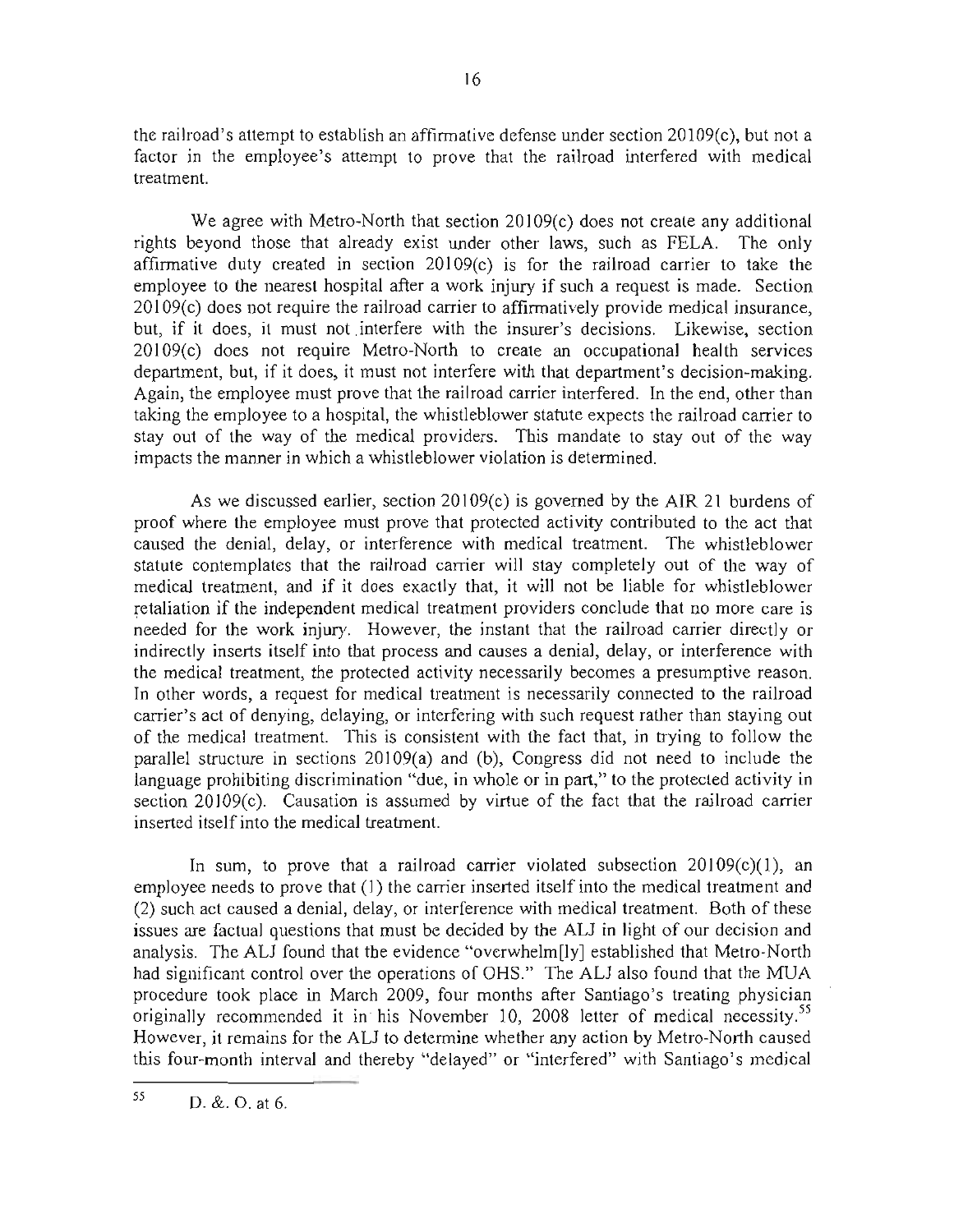care. The ALJ should make additional findings of fact as necessary to ultimately decide (I) whether Metro-North sufficiently inserted itself into Santiago's medical treatment and (2) whether such involvement caused a delay, denial, or interference with his medical treatment.

### *E. Broad construction orsection 20109 is consistent with FELA*

In support of the ALJ's opinion, Metro-North also argued that permitting subsection  $20109(c)(1)$  to apply beyond the immediate period of injury would eviscerate the FELA, which provides a federal remedy for railroad workers injured through their employers<sup>'</sup> negligence.<sup>56</sup> Metro-North contends that prohibiting it from determining that an employee's work injury has resolved precludes railroads from disputing causation under the FELA and exposes them to unlimited liability for the employee's injury.<sup>57</sup>

We think otherwise. An injured employee seeking reimbursement of his medical expenses under the FELA must prove negligence, that is, that the negligent action or nonaction of an employer or a fellow employee was the cause, in whole or in part, of his work injury.<sup>58</sup> But FELA's requirement that an injured employee prove negligence does not foreclose the same employee from proving under section 20109(c) that Metro-North violated a whistleblower protection provision. Certainly, there can be overlapping remedies common to both legal theories, but the FELA itself provides that nothing shall limit the duty or liability of railroad employers or impair the rights of their employees under any other act of Congress.<sup>59</sup> Thus, an employee who files a whistleblower complaint under the FRSA can also file a negligence claim under the FELA. Indeed, Santiago did just that.<sup>60</sup> A railroad's defense against an employee's FELA claims is a separate issue from those addressed in FRSA whistleblower claims and does not constitute "interference" as intended by the FRSA whistleblower statute.

Furthermore, as we explained above, there is no affirmative duty under the whistle blower statute to provide medical care: there is only a duty to transport the employee to a hospital and not interfere with medical care or treatment. However, in agreeing to pay for medical treatment for work injuries, Metro-North cannot insert itself

<sup>56</sup> As the AU stated, railroad employees are not covered by traditional workers' compensation laws. Instead, under FELA employees may sue for monetary damages for pain and suffering decided by juries based on negligence principles – that is, if the injury is the result "in whole or in part from the negligence" of the railroad – rather than a pre-determined benefits schedule under workers' compensation. D. & O. at 23.

<sup>57</sup> Respondent's Brief at 21-24.

 $58$  45 U.S.C.A. § 51 et seq.

<sup>59 45</sup> U.S.C.A. § 58.

<sup>60</sup> D. & O. at 23 n.35.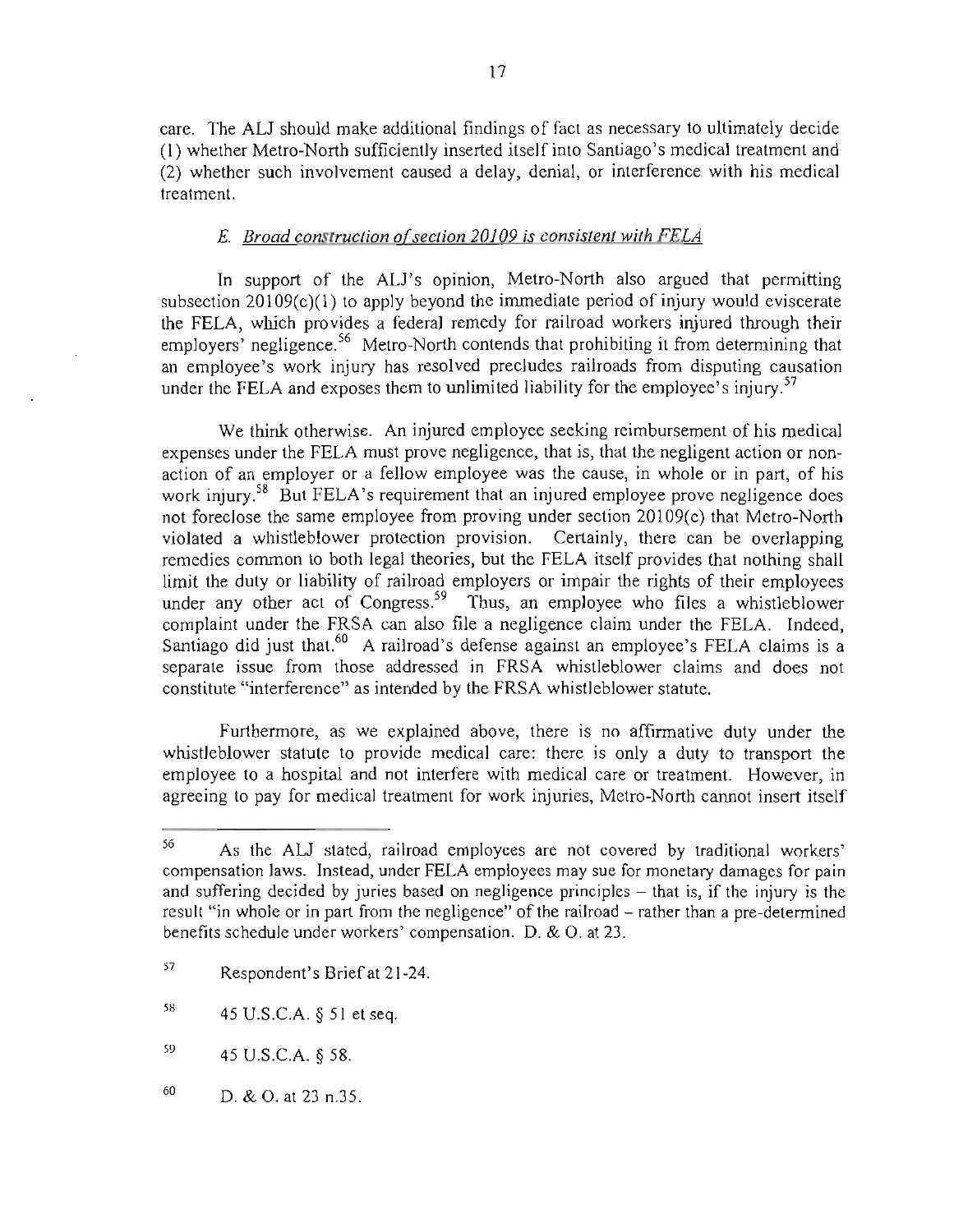into the process and influence the level of care provided. Focusing on whether Metro-North has the right to reclassify an injury as non-occupational for purposes of paying for care misses the bigger and real question. The real question is whether physician's assistant Ella's decision to deny Dr. Drag's request to perform an MUA was truly. an independent decision or whether Metro-North exerted sufficient influence over OHS and Ella to cause Ella to reject the treating physician's request. Again, this is an issue the ALJ must decide first.

# F. *Metro-North's affirmative deknse*

r.

Because we remand this case for further consideration on Santiago's claim, the issue of the clear and convincing evidence standard is not before us. However, it should be noted that the language in section 20109(c) does not fit exactly with the AIR 21 burdens of proof. AIR 21 requires an employer to prove that it would have taken the same action in the absence of the protected activity. The protected activity in section 20109(c) cases will always be the sole reason that a delay, denial, or interference is possible. Consequently, it is impossible to literally apply AIR 21 burdens and decide whether Metro-North's interference with the request for care would have happened in the "absence of the request."

Given this impossibility and Congress' intent to rely on AIR 21, we think a reasonable interpretation of congressional intent is to require that the carrier prove by clear and convincing evidence that the result would have been thc same with or without the railroad carrier's interference (if the employee first proves that the railroad carrier or other covered person interfered). This does not require that the ALJ weigh medical evidence and actually decide the issue of medical causation or reasonableness one way or the other. Instead, as in other discrimination cases, the ALJ must look at all the direct and circumstantial evidence, as a whole, to determine whether the Respondent clearly and convincingly proved that the outcome would have been the same without Metro-North's alleged interference. In this case, for example, Metro-North might argue that any reasonable doctor would have made the same decision that Ella made, absent Metro-North's alleged interference, because it was so clear that Santiago's work injury had resolved or because the proposed MUA treatment was so unreasonable. In contrast, Santiago might show that the Respondent's evidence falls short of clear and convincing due to circumstantial evidence like temporal proximity, the threat of government fines, debatable medical reasoning, policy violations, inconsistent treatment of employees, shifting explanations, and other evidence of pretext. In the end, the ALJ must decide whether Santiago proved interference and, if so, whether Metro-North established its affirmative defense.

# **CONCLUSION**

It is undisputed that Santiago engaged in activity protected under section 20109(a)(4) when he reported his work injury to his supervisor.<sup>61</sup> It is also undisputed

 $61$  D. & O. at 18.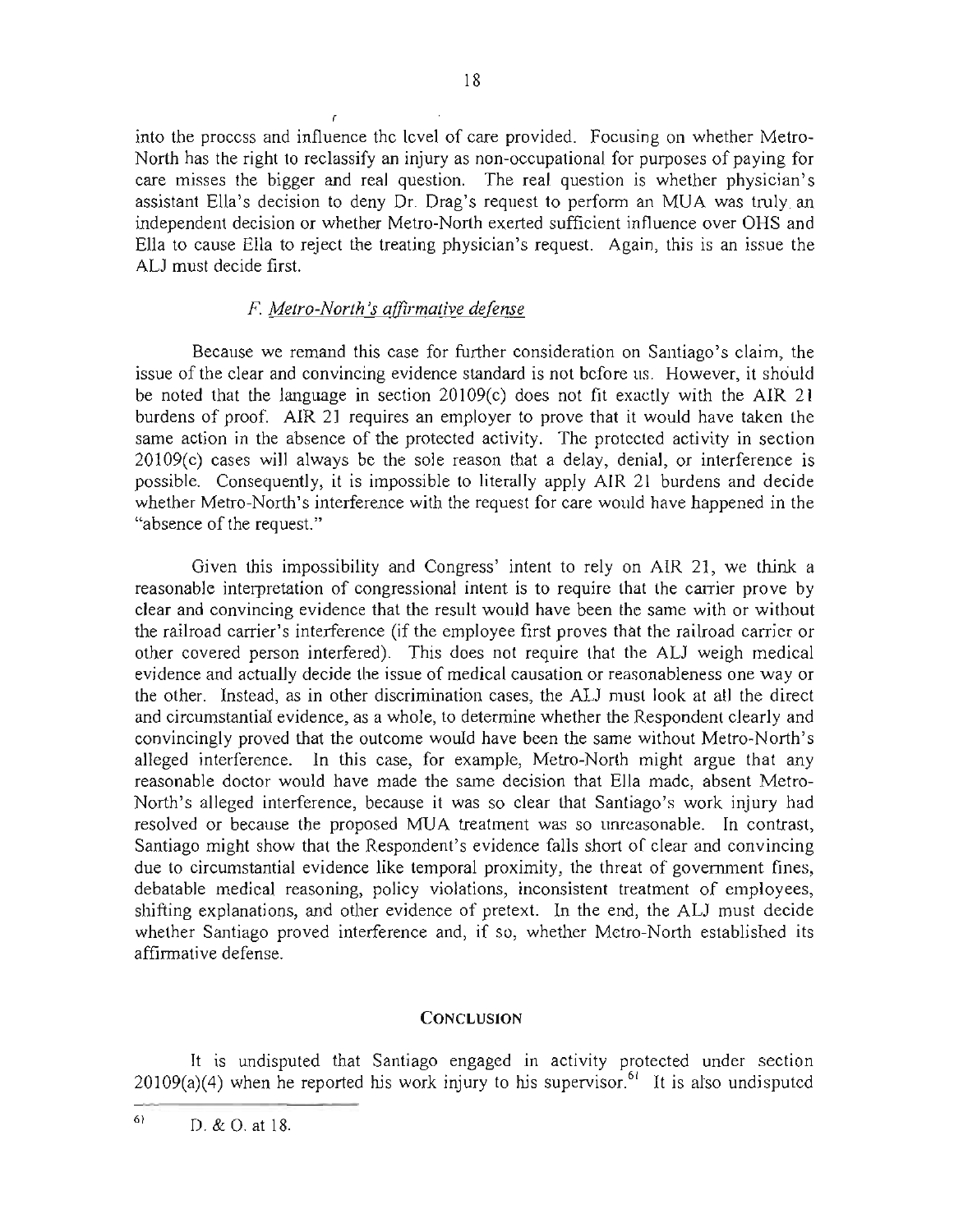that Santiago requested medical treatment for that injury, which qualifies as protected activity under section 20109(c). Santiago contends that he sustained an adverse action when Metro-North medical personnel changed his injury status from occupational to nonoccupational, which in tum delayed treatment and ended Metro-North's payment of the cost of further treatment. Because the ALJ erred by limiting construction of section 20109(c) to the time period directly following an injury, she held that Santiago suffered no adverse action when, weeks after his injury, Metro-North changed his injury classification. The ALl consequently never reached the causation element of a section  $20109(a)(4)$  claim. Because the ALJ too narrowly construed section  $20109(c)(1)$ , we remand this case for a determination of whether Santiago suffered an adverse action and, if so, whether Metro-North may avoid liability under the FRSA by clear and convincing evidence that the result would have been the same with or without the railroad carrier's interference.

SO ORDERED.

**JOANNE ROYGÉ** 

Administrative Appeals Judge

PAUL M. IGASAKI Chief Administrative Appeals Judge

**JUIS A. EORCHADO** 

Administrative Appeals Judge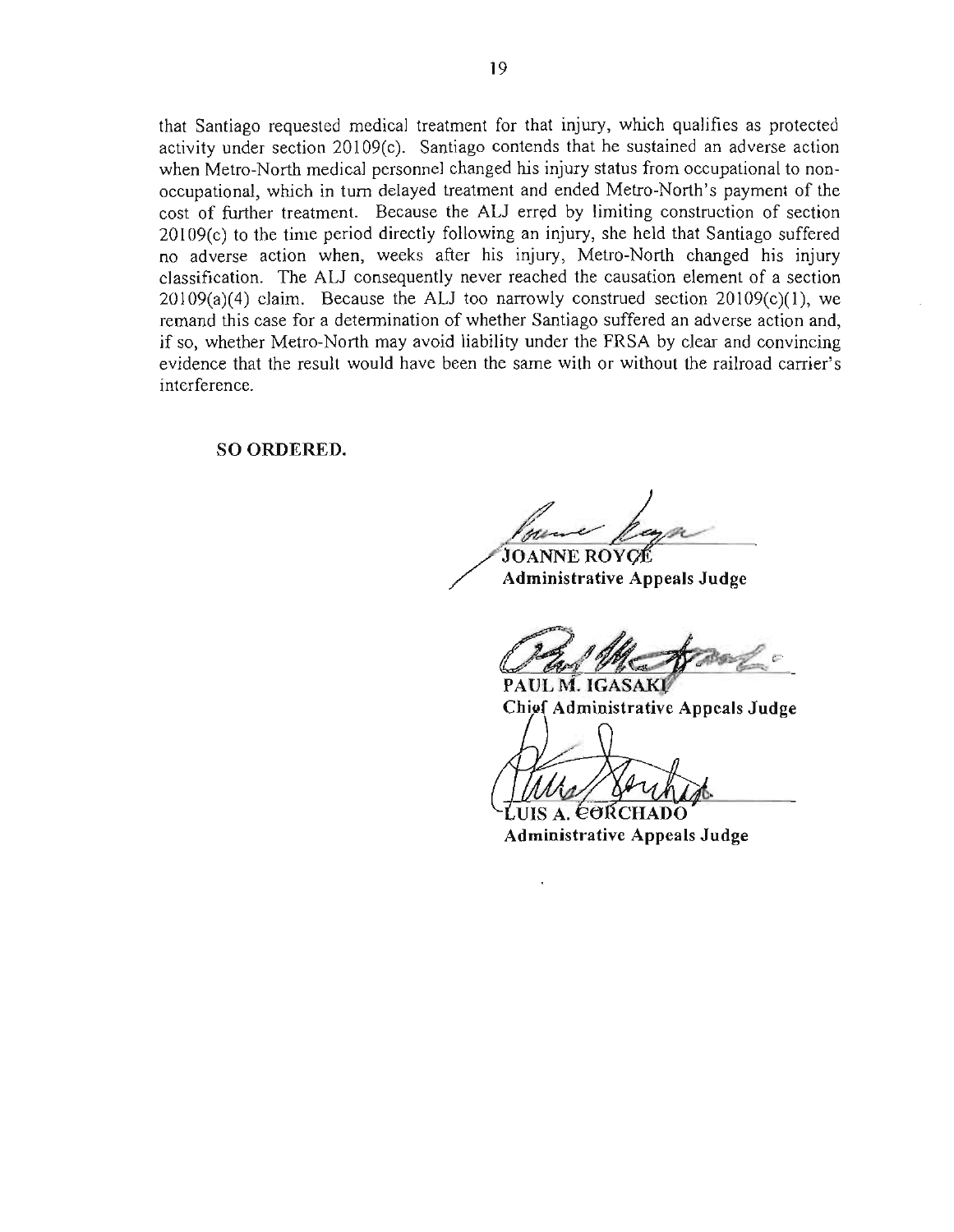# ADMINISTRATIVE REVIEW BOARD CERTIFICATE OF SERVICE

CASE NAME *Anthony Santiago v. Metro-North Commuter Railroad Company, Incorporated* 

,

ARB CASE NO.: 10-147

ALJ CASE NO. : 2009-FRS-Oll

DOCUMENT : ORDER

A copy of the above-referenced document was sent to the following persons on **JUl** 25 **2012** 

Esterlise

#### CERTIFIED MAIL:

Anthony Santiago P.O. Box J351 Hopewell Jet, NY 12533

Charles Goetsch, Esq. Scott E. Perry, Esq. Cahill, Goetsch, & Perry PC 43 Trumbull Street New Haven, CT 06510

Carol Sue Barnett, Esq. Deputy General Counsel Metro-North Commuter Railroad Co. 347 Madison Avenue New York, NY 10017-3739

Charles A. DeLusa, Esq. Beck S. Fineman, Esq. Ryan, Ryan, Deluca LLP 707 Summer Street Stamford, CT 06901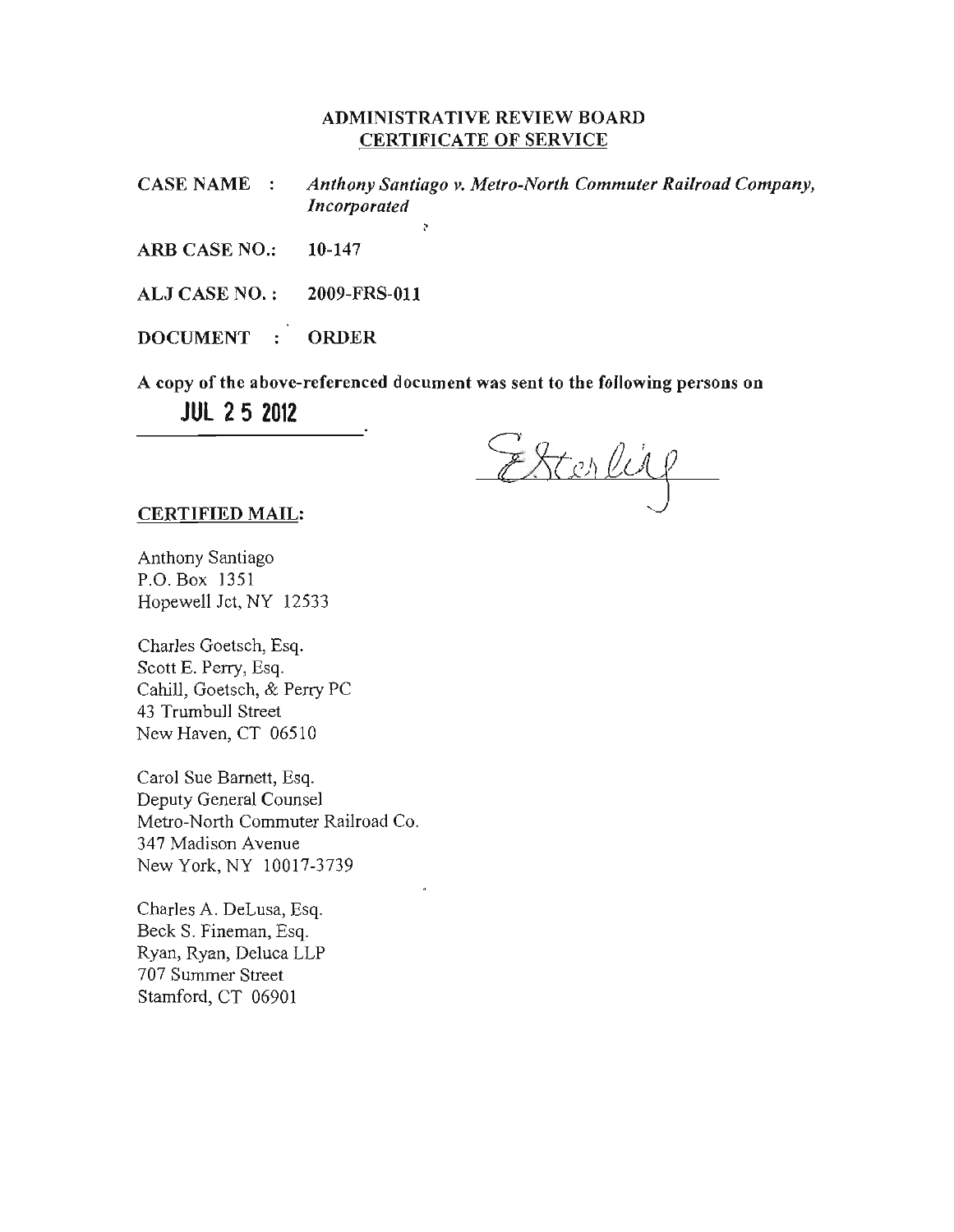### **REGULAR MAIL**

Michael Mabee USDOL - OSHA Region II Supervisory Investigator Whistleblower Statutes 201 Varick Street, Room 670 New York, NY 10014

Margaret A. Temple, Esq. U.S. Department of Labor Office of Regional Solicitor 201 Varick Street, Room 983 New York, NY 10014

Teri M. Wigger USDOL, OSHA Albany Area Office 401 New Kamer Road, Suite 300 Albany, NY 12205-3809

Regional Administrator Region 2 U.S. Department of Labor/OSHA Room 670 201 Varick Street New York, NY 10014

Director of Enforcement Programs U.S .Department of Labor/OSHA Room N-3119, FPB 200 Constitution Avenue, N.W. Washington, DC 20210

Associate Solicitor U.S. Department of Labor/OHSA Division of OSHA Room S-4004, FPB 200 Constitution Avenue, N.W. Washington, DC 20210

Rachel Goldberg U.S. Department of Labor Office of the Solicitor Room N-2716 200 Constitution Avenue, N.W. Washington, DC 20210